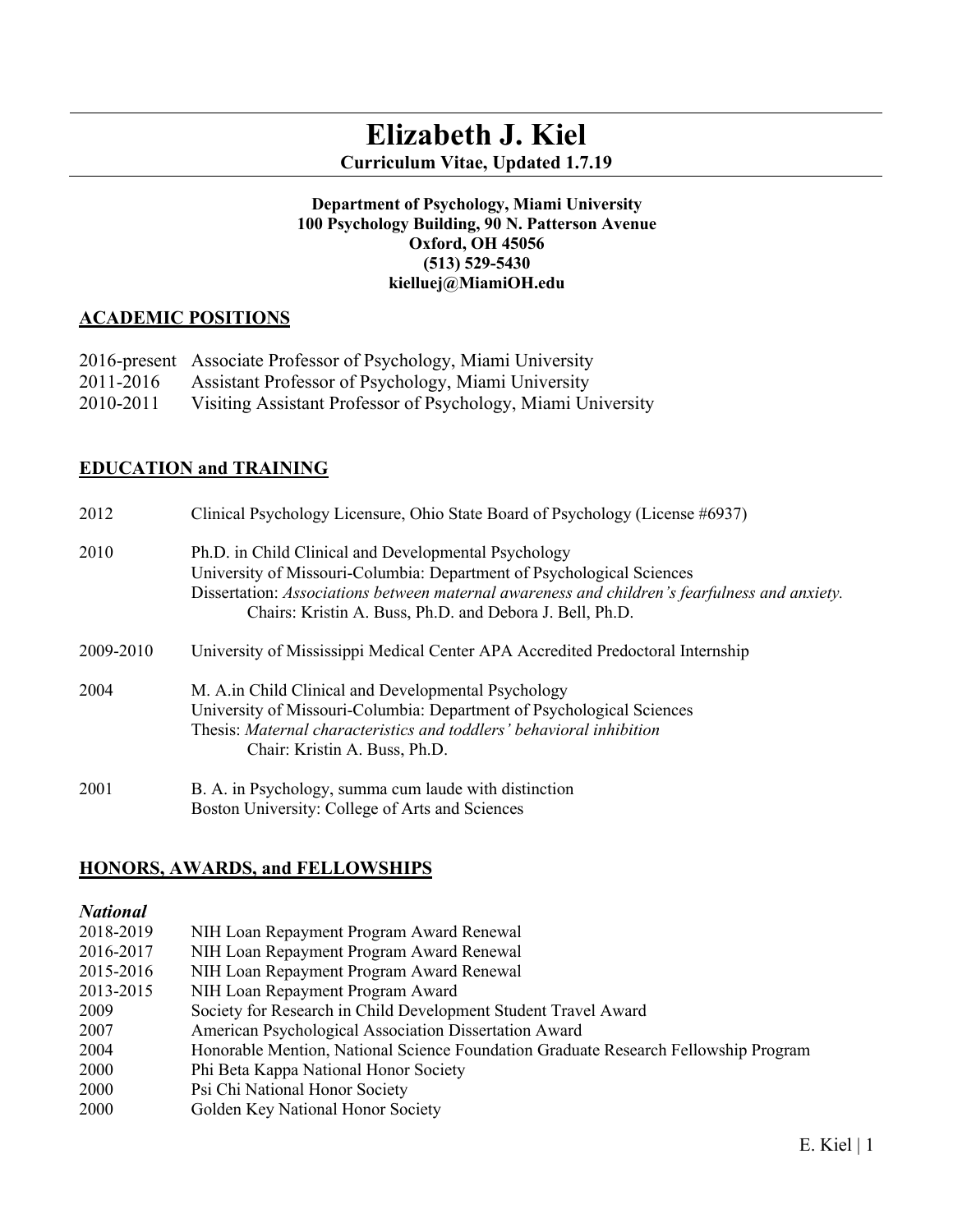# *Regional*

| 2012-2018 | Miami University CELTUA/CTE Letters of Commendation                               |
|-----------|-----------------------------------------------------------------------------------|
| 2016      | Miami University "Top 100" faculty                                                |
| 2015      | Miami University Junior Faculty Distinguished Scholar Award                       |
| 2006      | University of Missouri Graduate Student Excellence Award                          |
| 2006      | University of Missouri Mark H. Thelen Outstanding Clinical Graduate Student Award |
| 2005      | Department of Psychological Sciences Summer Grant-Writing Fellowship              |
| 2002      | University of Missouri Huggins Fellowship (5 year graduate funding)               |

# **GRANT ACTIVITY**

| 2019 | "A Transactional, Psychobiological Model of Mother-Child Kindergarten Adjustment"<br>Principal Investigator: Elizabeth J. Kiel<br>National Institute of Child Health and Human Development<br>Type and Number: 2R15 HD076158-02A1<br>Period: 1/4/2019 - 12/31/2021<br>Role: PI<br>Funded                                    |
|------|-----------------------------------------------------------------------------------------------------------------------------------------------------------------------------------------------------------------------------------------------------------------------------------------------------------------------------|
| 2017 | "Effects of maternal treatment on early risk for anxiety problems: The role of biological systems"<br>Principal Investigators: Rebecca Brooker / Ryan Van Lieshout<br>National Institute of Mental Health<br>Type: R21<br>Period: 7/1/2018 - 6/30/2020<br>Role: Co-Investigator<br>Unfunded (resubmission planned for 2019) |
| 2017 | "Parenting, Physiological Reactivity, and Neural Markers of Anxiety in Kindergarteners"<br>Principal Investigator/Fellow: Anne E. Kalomiris<br>National Institute of Mental Health<br>Type and Number: F31 MH113273-01A1<br>Period: 1/1/2018 - 6/30/2019<br>Role: Sponsor<br>Funded                                         |
| 2016 | "A Transactional, Psychobiological Model of Mother-Child Kindergarten Adjustment"<br>Principal Investigator: Elizabeth J. Kiel<br>Miami University<br>Type: Senate Committee on Faculty Research internal grant<br>Period: June 1, 2017 - May 30, 2018<br>Role: PI<br>Funded                                                |
| 2016 | "Biological Systems as Mediators of Transactional Influences on Anxiety Risk in the Mother-Child<br>Dyad During Infancy"<br>Principle Investigator: Rebecca Brooker<br>National Institute of Mental Health<br>Type: R01<br>Role: Co-Investigator<br>Unfunded (resubmission planned for 2019)                                |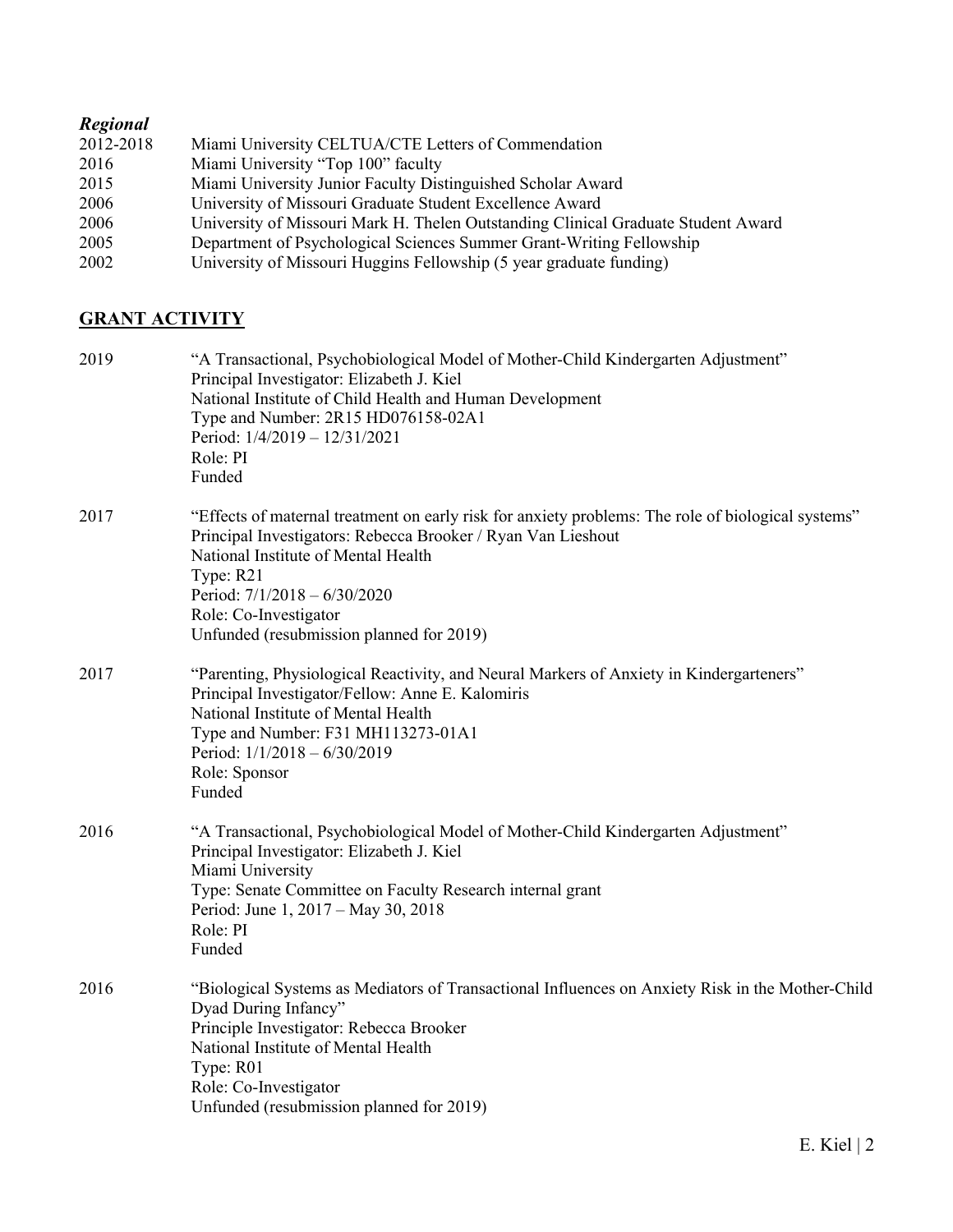| 2013 | "A Biopsychosocial Model of Emotion Processes"<br>Principle Investigator: Elizabeth J. Kiel<br>National Institute of Child Health and Human Development<br>Type and Number: R15 HD076158<br>Period: May 1, 2013 – April 30, 2016<br>Role: PI<br>Funded                 |
|------|------------------------------------------------------------------------------------------------------------------------------------------------------------------------------------------------------------------------------------------------------------------------|
| 2013 | "Role of Emotion Regulation in Risk Transmission from Mothers with BPD to Infants"<br>Principle Investigators: Kim L. Gratz and Elizabeth J. Kiel<br>Submitted to: National Institute of Mental Health<br>Type and Number: R01 MH102298<br>Role: Co-PI<br>Unfunded     |
| 2011 | "Transactional Emotion Development in Dyadic Interactions"<br>Principle Investigator: Elizabeth J. Kiel<br>Agency: Miami University College of Arts and Science<br>Type: Summer Research Grant<br>Role: PI<br>Funded                                                   |
| 2006 | "Maternal Awareness and Toddlers' Fearful Temperament"<br>Principle Investigator: Elizabeth J. Kiel<br>Agency: National Institute on Mental Health<br>Type and Number: F31 MH077385<br>Period: July 1, 2006 – June 30, 2009<br>Role: PI (Predoctoral Fellow)<br>Funded |

# **RESEARCH INTERESTS**

- ∙ The involvement of temperament, emotion, and emotion regulation in the developmental psychopathology of anxiety disorders and related outcomes in childhood.
- ∙ Multi-method (e.g., survey, observation, physiological) assessment of emotion and emotion regulation.
- ∙ Transactional influences between anxiety-prone children and parents that contribute to symptom development.

# **PUBLICATIONS**

**Peer-Reviewed Publications** (*\**Miami graduate advisee, \*\*Miami undergraduate advisee)

- 52. Wagers, K. B.\*, & Kiel, E. J. (in press). The influence of parenting and temperament on empathy development in toddlers. *Journal of Family Psychology*.
- 51. **Kiel, E. J.,** Wagers, K. B.\*, & Luebbe, A. M. (in press). The Attitudes about Parenting Strategies for Anxiety scale: A measure of parenting attitudes about protective and intrusive behavior. *Assessment.*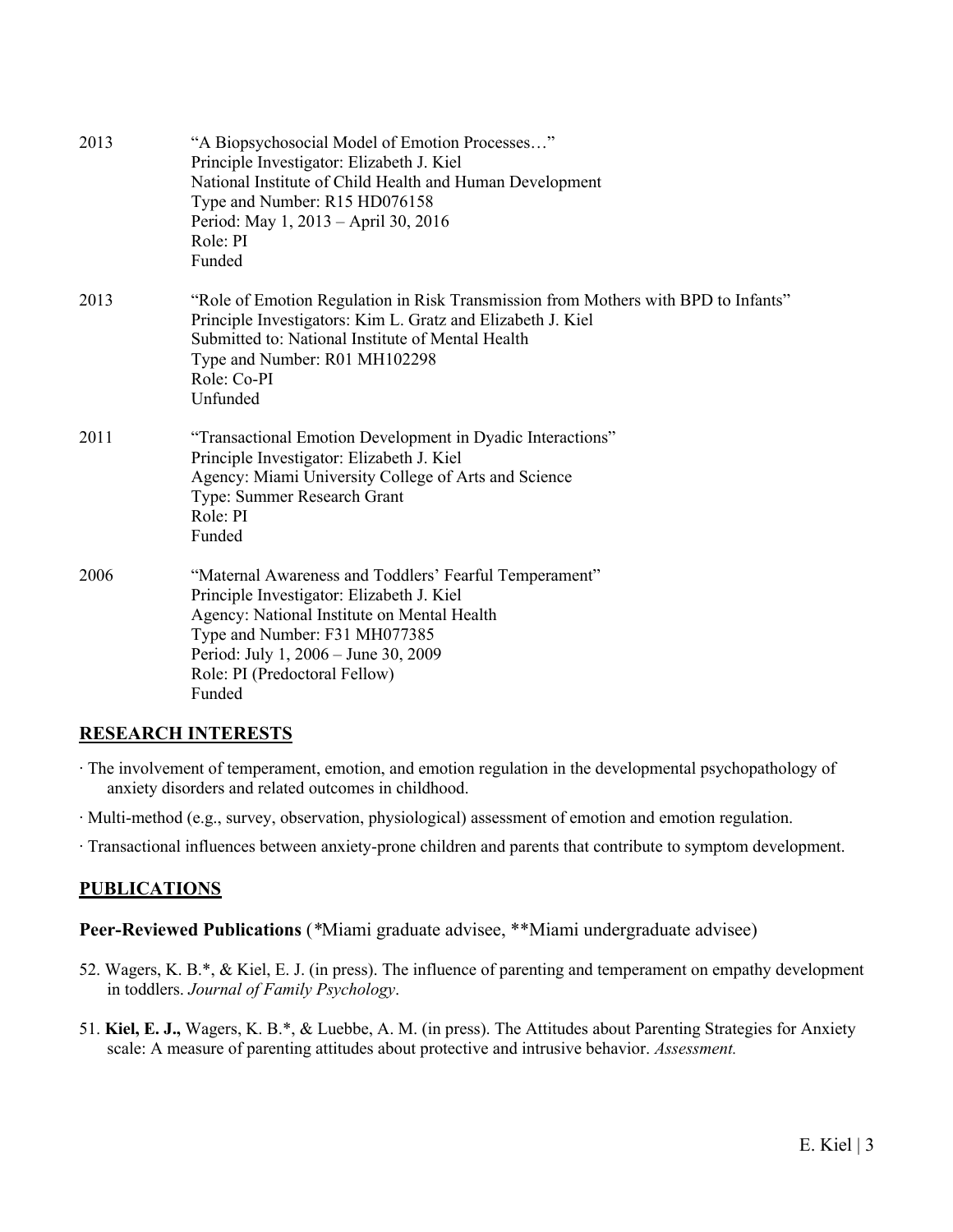- 50. Luebbe, A. M., Mancini, K.J., **Kiel, E. J.**, Spangler, B.R., Semlak, J.L., & Fussner, L. M. (2018). Dimensionality of helicopter parenting and relations to emotional, decision-making, and academic functioning in emerging adults. *Assessment, 25*, 841-857*.*
- 49. Gibler, R. C.\*\*, Kalomiris, A. E.\*, & **Kiel, E. J.** (2018). Paternal anxiety in relation to toddler anxiety: The mediating role of maternal behavior. *Child Psychiatry and Human Development, 49*, 512-522*.*
- 48. Kalomiris, A. E.,\* & **Kiel, E. J.** (2018). Mother-toddler cortisol synchrony moderates risk of child internalizing symptoms. *Infancy, 23,* 232-251. PMCID: PMC5860683.
- 47. **Kiel, E. J.,** Viana, A. G., Tull, M. T., & Gratz, K. L. (2017). Emotion socialization strategies of mothers with Borderline Personality pathology: The role of maternal emotion regulation and interactions with child temperament. *Journal of Personality Disorders, 31,* 399-416*.*
- 46. **Kiel, E. J.,** & Hummel, A. C.\* (2017). Contextual influences on concordance between maternal report and laboratory observation of toddler fear. *Emotion, 17,* 240-250. NIHMSID: NIHMS811485
- 45. Hummel, A. C.\*, Premo, J. E.\*, & **Kiel, E. J.** (2017). Attention to threat as a predictor of shyness in the context of internalizing and externalizing problems. *Infancy, 22*, 240-255. NIHMSID: NIHMS848758.
- 44. Viana, A. G., **Kiel, E. J.,** Alfano, C. A., Dixon, L. J., & Palmer, C. A. (2017). The contribution of temperamental and cognitive factors to childhood anxiety disorder symptoms: A closer look at negative affect, behavioral inhibition, and anxiety sensitivity. *Journal of Child and Family Studies, 26,* 194-204*.*
- 43. Kalomiris, A. E.\*, & **Kiel, E. J.** (2016). Maternal anxiety and physiological reactivity as mechanisms to explain overprotective primiparous parenting behaviors. *Journal of Family Psychology, 30,* 791-801*.* PMCID: PMC5048517
- 42. Brooker, R. J., **Kiel, E. J.**, & Buss, K. A. (2016). Profiles of social and object fear in preschool: Moderation and associations with kindergarten anxious behaviors. *Emotion, 16,* 997-1010*.* NIHMSID: NIHMS727108
- 41. Premo, J. E.\*, & **Kiel, E. J.** (2016). Maternal depressive symptoms, toddler emotion regulation behaviors, and subsequent emotion socialization. *Journal of Family Psychology,* 30, 276-285*.* PMCID: PMC4767626
- 40. Hummel, A. C.\*, **Kiel, E. J.**, & Zvirblyte, S.\*\* (2016). Bidirectional effects of positive affect, warmth, and interactions between mothers with and without symptoms of depression and their toddlers. *Journal of Child and Family Studies, 25,* 781-789*.* NIHMSID: NIHMS806351
- 39. Hummel, A. C.\*, & **Kiel, E. J.** (2016). Factors influencing maternal behavioral adaptability: Maternal depressive symptoms and child negative affect. *Journal of Experimental Psychopathology, 7,* 129-142*.* NIHMSID: NIHMS806354
- 38. **Kiel, E. J.**, Premo, J. E.\*, & Buss, K. A. (2016). Gender moderates the progression from fearful temperament to social withdrawal through protective parenting. *Social Development, 25,* 235-255*.* PMCID: PMC4876869
- 37. **Kiel, E. J.,** Premo, J. E.\*, & Buss, K. A. (2016). Maternal encouragement to approach novelty: A curvilinear relation to change in anxiety for inhibited toddlers. *Journal of Abnormal Child Psychology, 44,* 433-444*.* PMCID: PMC4674387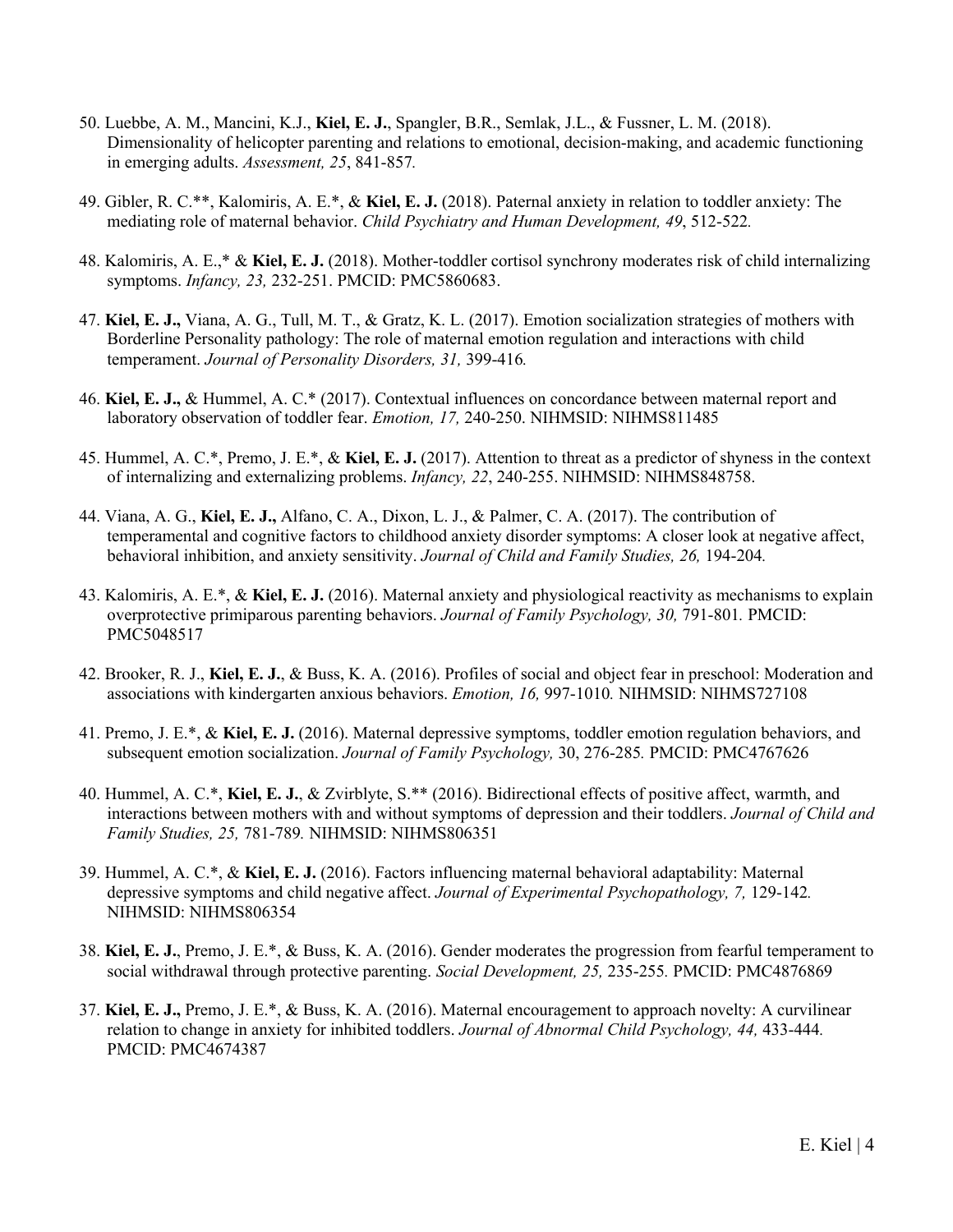- 36. Rode, J., & **Kiel, E. J.** (2016). The mediated effects of maternal depression and infant temperament on maternal role. *Archives of Women's Mental Health, 19*, 133-140*.* PMID:25994237
- 35. **Kiel, E. J.,** & Kalomiris, A. E.\* (2016). Correlates and consequences of toddler cortisol reactivity to fear. *Journal of Experimental Child Psychology, 142,* 400-413*.* PMCID: PMC4666764
- 34. **Kiel, E. J.,** Hummel, A. C.\*, & Luebbe, A. M. (2015). Cortisol secretion and change in sleep problems in early childhood: Moderation by maternal overcontrol. *Biological Psychology, 107,* 52-60*.* PMCID:PMC4385227
- 33. Whalen, D., **Kiel, E. J**., & Gratz, K. L. (2015). Maternal BPD and infant behavior: Predicting discrepancies between self-report and laboratory observations. *Personality Disorders: Theory, Research, and Treatment, 6,*  229-238*.*
- 32. **Kiel, E. J.**, & Kalomiris, A. E.\* (2015). Current themes in understanding children's emotion regulation as developing from within the parent-child relationship. *Current Opinion in Psychology, 3*, 11-16*.* PMCID: PMC4346154
- 31. Gratz, K. L., **Kiel, E. J.,** Latzman, R. D., Moore, S. A., Elkin, T. D., Megason, G. C., & Tull, M. T. (2015). Complex interrelations of trait vulnerabilities in mothers and their infants. *Infancy, 20*, 306-338*.*
- 30. **Kiel, E. J.,** Buss, K. A., & Molitor, J. G.\* (2015). Kindergarteners' self-reported social inhibition and observed social reticence: Moderation by adult-reported social inhibition and Social Anxiety Disorder symptoms. *Journal of Abnormal Child Psychology, 43,* 531-542*.* PMCID:PMC4326617
- 29. Spangler, B. R., & **Kiel, E. J.** (2015). Topical versus chronological organization of lifespan development: Does it make a difference in student retention and understanding? *Teaching of Psychology, 42*, 73-78*.*
- 28 Hummel, A. C.\* & **Kiel, E. J.** (2015). Maternal depressive symptoms, maternal behavior and toddler internalizing outcomes: A moderated mediation model. *Child Psychiatry and Human Development, 46,* 21-33*.* PMCID: PMC4139471
- 27. Premo, J. E.\* & **Kiel, E. J.** (2014). The effect of toddler emotion regulation on maternal emotion socialization: Moderation by toddler gender. *Emotion, 14,* 782-793*.* PMCID:PMC4115014
- 26. Buss, K. A., **Kiel, E. J.,** Morales, S., & Robinson, E. (2014). Toddler inhibitory control, bold response to novelty, as positive affect predict externalizing symptoms in kindergarten. *Social Development, 23,* 232-249*.* PMCID: PMC4090604
- 25. Fulton, J. J., **Kiel, E. J.,** Tull, M. T., & Gratz, K. L. (2014). Associations between parental overprotection, experiential avoidance, and anxiety*. Journal of Experimental Psychopathology, 5,* 200-211*.*
- 24. Gratz, K. L., **Kiel, E. J.**, Latzman, R. D., Elkin, T. D., Moore, S. A., & Tull, M. T. (2014). Maternal borderline personality pathology and infant emotion regulation: Examining the influence of maternal emotional dysfunction and infant attachment. *Journal of Personality Disorders, 28,* 52-69*.*
- 23. **Kiel, E. J.** & Buss, K. A. (2014). Dysregulated fear in toddlerhood predicts kindergarten social withdrawal through protective parenting. *Infant and Child Development, 23,* 304-313*.* PMCID: PMC4167770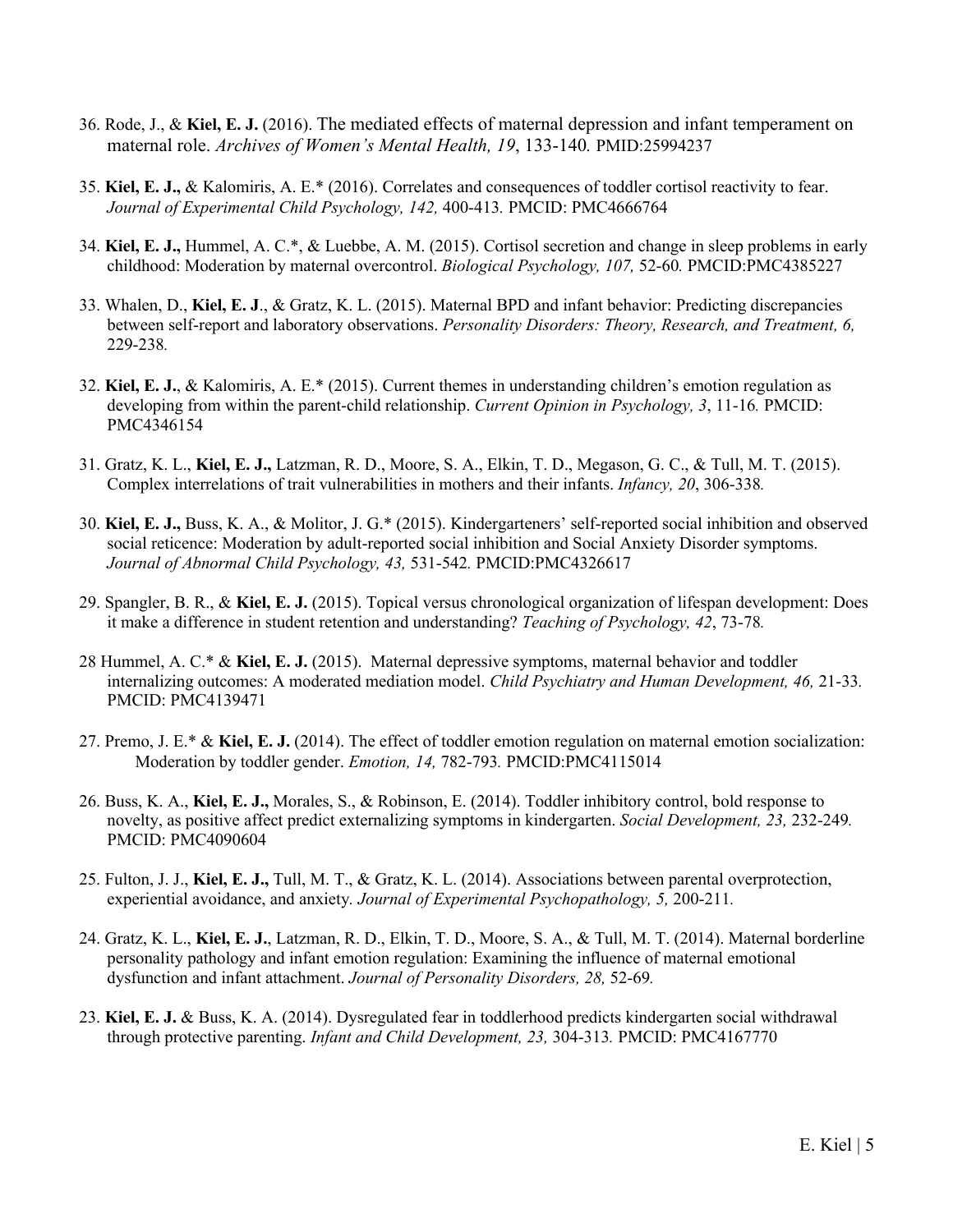- 22. Sacco, D. F., Hugenberg, K., & **Kiel, E. J.** (2014). Facial attractiveness and helping behavior beliefs: Both attractive and unattractive targets are believed to be unhelpful relative to average attractiveness targets. *Social Psychology, 45*, 74-85*.*
- 21. Luebbe, A. M., Fussner, L. M., **Kiel, E.J.**, Early, M. C., & Bell, D. J. (2013). Role of adolescent and maternal depressive symptoms on transactional emotion recognition: Context and state affect matter*. Emotion, 13,* 1160- 1172*.*
- 20. Tull, M. T., **Kiel, E. J.**, McDermott, M. J., & Gratz, K. L. (2013). The effect of trauma cue exposure on cocaine cravings among cocaine dependent inpatients with and without Posttraumatic Stress Disorder: Exploring the mediating role of negative affect and discrete negative emotional states. *Journal of Experimental Psychopathology, 4,* 485-501*.*
- 19. **Kiel, E. J.**, & Buss, K. A. (2013). Toddler inhibited temperament, maternal cortisol reactivity and embarrassment, and intrusive parenting. *Journal of Family Psychology, 27,* 512-517*.* PMCID: PMC3817411
- 18. Buss, K. A., Davis, E. L., **Kiel, E. J.**, Brooker, R. J., & Beekman, C. (2013). Dysregulated fear predicts social wariness and social anxiety symptoms during kindergarten. *Journal of Clinical Child and Adolescent Psychology, 42,* 603-616*.* PMCID: PMC3675171
- 17. Hutt, R. L., Buss, K. A., & **Kiel, E. J.** (2013). Caregiver protective behavior, toddler fear and sadness, and toddler cortisol reactivity in novel contexts. *Infancy, 18,* 708-728*.* PMCID: PMC3959777
- 16. **Kiel, E. J.**, & Buss, K. A. (2012). Associations among toddler fearful temperament, context-specific maternal protective behavior, and maternal accuracy. *Social Development, 21,* 742-760. PMCID: PMC3516188
- 15. **Kiel, E.J.**, & Maack, D. J. (2012). Maternal BIS sensitivity, overprotective parenting, and children's internalizing problems. *Personality and Individual Differences, 53,* 257-262*.* PMCID: PMC3418674
- 14. Luebbe, A. M., Elledge, L. C., **Kiel, E. J.**, & Stoppelbein, L. A. (2012). Cortisol predicts dysregulated behavior and length of stay among children admitted for acute psychiatric inpatient treatment. *Journal of Clinical Child and Adolescent Psychology, 41,* 227-238*.*
- 13. **Kiel, E. J.**, & Buss, K. A. (2011). Toddlers' duration of attention towards putative threat. *Infancy, 16,* 198-210. PMCID: PMC3045210
- 12. **Kiel, E. J.**, & Buss, K. A. (2011). Prospective relations among fearful temperament, protective parenting, and social withdrawal: The role of maternal accuracy in a moderated mediation framework. *Journal of Abnormal Child Psychology, 39,* 953-966*.* PMCID: PMC3153612
- 11. **Kiel, E. J.**, Gratz, K. L., Moore, S. A., Latzman, R. D., & Tull, M. T. (2011). The impact of borderline personality pathology on mothers' responses to infant distress. *Journal of Family Psychology, 25*, 907-918.
- 10. Brooker, R. J., Neiderhiser, J. M., **Kiel, E. J.,** Leve, L. D., Shaw, D. S., Scaramella, L. V., Reid, J. B., Conger, R. D., & Reiss, D. (2011). Attention control moderates associations between infants' risk for anxiety and social inhibition. *Infancy, 16,* 490-507*.*
- 9. Buss, K. A., Davis, E. L., & **Kiel, E. J.** (2011). Allostatic and environmental load in toddlers predicts anxiety in preschool and kindergarten. *Development and Psychopathology, 23,* 1069-1087. PMCID: PMC3202312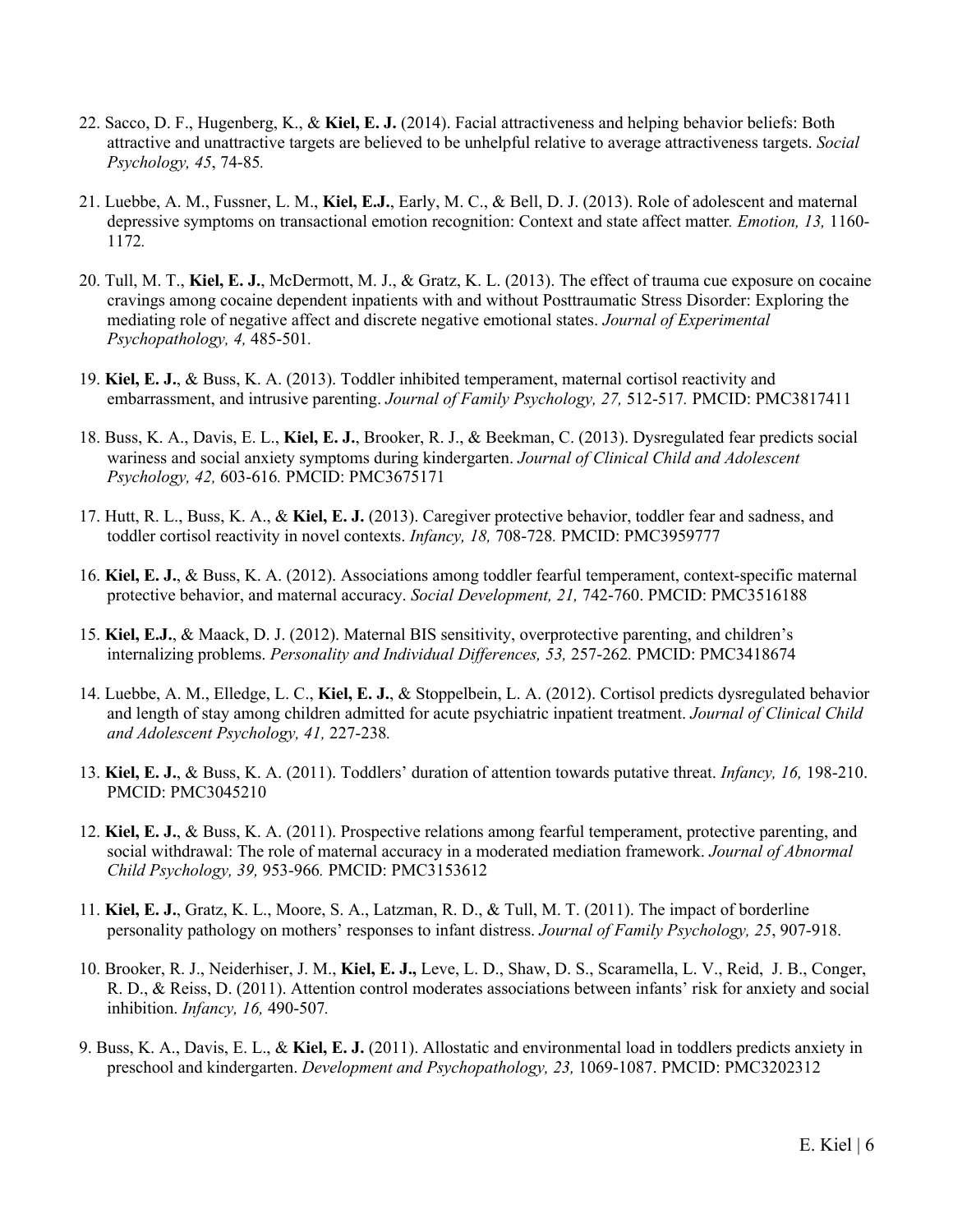- 8. Buss, K. A., & **Kiel, E. J**. (2011). Do maternal protective and intrusive behaviors alleviate toddlers' fearful distress? *International Journal of Behavioral Development, 35,* 136-143. PMCID: PMC3092160
- 7. Luebbe, A. M., **Kiel, E. J.,** & Buss, K. A. (2011). Toddlers' context-varying emotions, maternal responses to emotions, and internalizing behaviors. *Emotion, 11,* 697-703*.* PMCID: PMC3117439
- 6. **Kiel, E. J.**, & Buss, K. A. (2010). Maternal expectations for toddlers' responses to novelty: Relations of maternal internalizing symptoms and parenting dimensions to expectations and accuracy of expectations. *Parenting: Science and Practice, 10*, 202-218. PMCID: PMC2964838
- 5. **Kiel, E. J.,** & Buss, K. A. (2010). Maternal accuracy and behavior in anticipating children's responses to novelty: Relations to fearful temperament and implications for anxiety development*. Social Development, 19*, 304-325. PMCID: PMC2861851
- 4. **Kiel, E.J.,** & Buss, K.A. (2006). Maternal accuracy in predicting toddlers' behaviors and associations with toddlers' fearful temperament. *Child Development, 77,* 355-370*.*
- 3. Buss, K.A., & **Kiel, E.J.** (2004). Comparison of sadness, anger, and fear facial expressions when toddlers look at their mothers*. Child Development, 75,* 1761-1773.
- 2. Caron, A.J., **Kiel, E.J**., Dayton, M., & Butler, S. C. (2002). Comprehension of the referential intent of looking and pointing between 12 and 15 months. *Journal of Cognition and Development, 3*, 445-464.
- 1. Moffitt, T.E. & E-risk Study Team (2002). Teen-aged mothers in contemporary Britain. *Journal of Child Psychology and Psychiatry and Allied Disciplines, 43*, 727-742.

#### **Book Chapters** (*\**Miami graduate advisee)

- **Kiel, E. J.**, & Kalomiris, A.\* (in press). Emotional development. and anxiety In V. LoBue, K. Perez-Edgar, & K. A. Buss (Eds.), *Handbook of emotional development*. New York, NY: Springer.
- Gratz, K. L., Dixon, L. J., **Kiel, E. J.**, & Tull, M. T. (2018). Emotion regulation: Theoretical models, associated outcomes, and recent advances. In V. Zeigler-Hill & Shackelford, T. K. (Eds.)*, The SAGE handbook of personality and individual differences.* London, UK: SAGE Publications.
- Buss, K. A., & **Kiel, E. J.** (2013). Temperamental risk factors for pediatric anxiety disorders. In R. Vasa & A. Roy (Eds.), *Pediatric anxiety disorders: A clinical guide* (pp. 47-70). New York, NY: Springer.

#### **Newsletters**

Spangler, B. R., & **Kiel, E. J.** (2011). Chronological or topical orientations to teaching developmental psychology: Is one approach better for student comprehension? *SRCD Developments, 55*[1], 7.

**Kiel Luebbe, E. J.**, & Elkin, T. D. (2010). Whither the internship? *The Behavior Therapist, 33*[5], 101-102.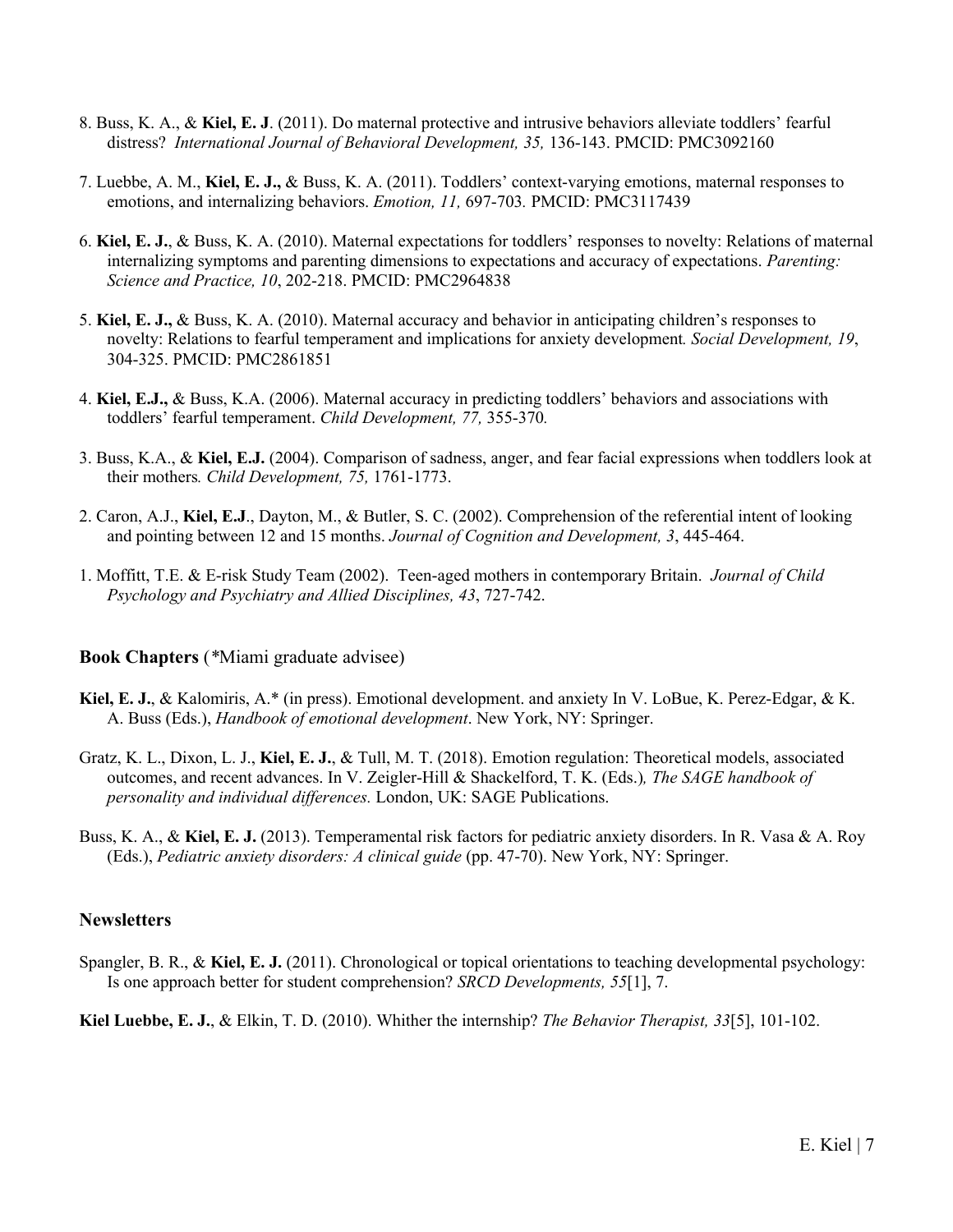# **PROFESSIONAL PRESENTATIONS** (\*Miami graduate advisee, \*\*Miami undergraduate advisee)

### *Conference Symposia, Paper Presentations, and Panels*

- Jones, L. B.\*, Risley, S.\*, & **Kiel, E. J.** (April, 2018). Maternal RSA and maternal stress: Predictors of overprotective parenting. In, *Risk for anxiety and internalizing problems from childhood to emerging adulthood*. Paper presented at the annual meeting of the Midwestern Psychological Association, Chicago, IL.
- Price, N.\*, & Kiel, E. J. (April, 2018). Longitudinal links between emotion dysregulation and emotion socialization. In, *Emotional experiences*. Paper presented at the annual meeting of the Midwestern Psychological Association, Chicago, IL.
- **Kiel, E. J.,** & Roemhild, E.\*\* (November, 2017). Temperamental indicators of emotion regulation, stressful life events, and anxiety in early childhood. In K. L. Gratz (Chair), *Emotion regulation in child development: Clinically relevant outcomes from infancy through adolescence.* Paper presented at the annual meetings of the Association for Behavioral and Cognitive Therapies, San Diego, CA.
- **Kiel, E. J.**, Gratz, K. L., & Phelps, R. A.\* (April, 2017). Maternal Borderline Personality Disorder symptoms and child emotion regulation. In M. Zalewski (Chair), *Key early childhood self-regulation domains are at risk when being raised by a mother with borderline personality disorder.* Paper presented at the biennial meeting of the Society for Research in Child Development, Austin, TX.
- **Kiel, E. J.**, & Premo, J. E.\* (October, 2016). Mothers' and toddlers' efforts to regulate their distress: The role of toddler risk for anxiety. In K. A. Christensen (Chair), *Life span and methodological perspectives on interpersonal emotion regulation: Implications for clinical science.* Paper presented at the annual meeting of the Association for Behavioral and Cognitive Therapies, New York, NY.
- Premo, J. E.\*, & **Kiel, E. J.** (May, 2016). Observed child shyness and maternal beliefs about protective and intrusive strategies as predictors of maladaptive parenting. In M. Nikolić (Chair), *Understanding shyness in infancy*. Paper presented at the biennial meeting of the International Congress on Infant Studies, New Orleans, LA.
- **Kiel, E. J.**, Whalen, D. J., Premo, J. E.\*, & Gratz, K. L. (November, 2015). Parenting-specific emotion regulation difficulties in mothers with varying borderline personality symptoms. In **E. J. Kiel** & D. J. Whalen (Chairs), *BPD symptoms and the parent-child relationship.* Paper presented at the annual meeting of the Association for Behavioral and Cognitive Therapies, Chicago, IL.
- **Kiel, E. J.,** & Hummel, A. C.\* (November, 2014). *Effects of maternal involvement and other contextual variables on prediction of toddler negative affect and shyness*. Paper presented at the Occasional Temperament Conference, Lincoln, NE.
- **Kiel, E. J.,** Granger, D., Thomas, R. D., & Lejuez, C. (November, 2013). *Expert panel on incorporating innovative biological and neurological methods into ongoing research*. Panel discussion presented at the annual meeting of the Association for Behavioral and Cognitive Therapies, Nashville, TN.
- **Kiel, E. J.**, & Buss, K. A. (2013, April). Dysregulated fear and risk for anxiety outcomes across early childhood. In E. Lewis-Morrarty (Chair), *Enhancing our understanding regarding which behaviorally inhibited children are at greatest risk for internalizing psychopathology.* Symposium conducted at the biennial meeting of the Society for Research in Child Development, Seattle, WA.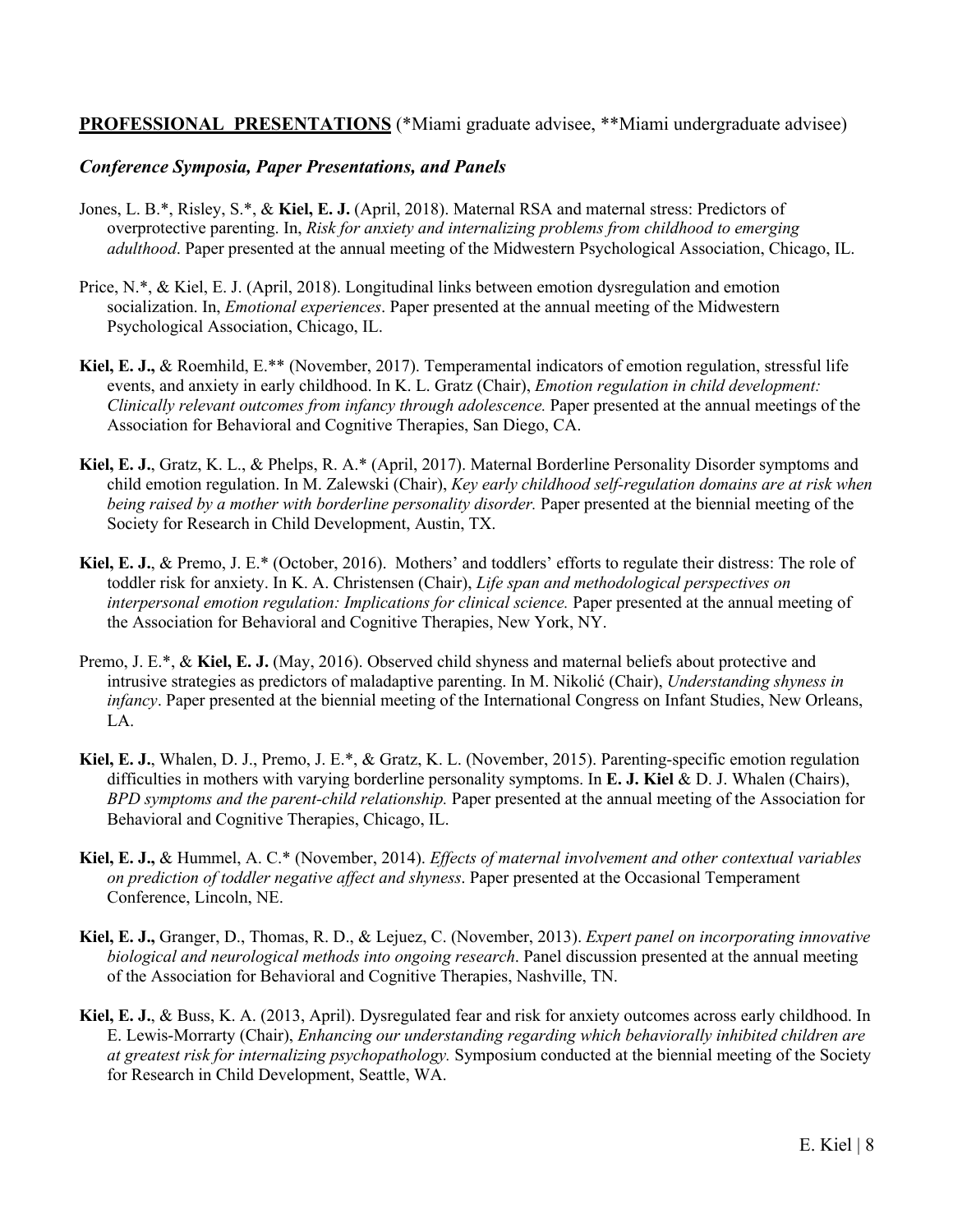- **Kiel, E. J.**, Gratz, K. L., & Tull, M. T. (2013, April). The impact of borderline personality pathology on mothers' accuracy in anticipating their infants' emotional responses. In A. Luebbe (Chair), *Parental psychopathology's effect on recognition of youth emotion and implications for youth emotional functioning and adjustment.* Symposium conducted at the biennial meeting of the Society for Research in Child Development, Seattle, WA.
- **Kiel, E. J.**, Kohler, D. M.\*\*, Hummel, A. C.\*, & Premo, J. E.\* (2012, June). Child-directed effects on maternal behavior during interactions with novelty. In R. J. Brooker & **E. J. Kiel** (Co-Chairs), *Early temperament effects on parent emotion, behavior, and symptoms: How infants may contribute to their own early anxiety risk.* Symposium presented at the biennial meeting of the International Conference for Infant Studies, Minneapolis, MN.
- Viana, A.G., **Kiel, E. J.**, Tull, M. T., & Gratz, K. L. (2011, November). Emotion socialization strategies of mothers with borderline personality pathology: The role of maternal emotion regulation and interactions with child temperament. In N. R. Herr (Chair), *When a parent, child, or partner has BPD: Understanding the impact on families and improving interventions*. Symposium presented at the annual meeting for the Association for Behavioral and Cognitive Therapies, Toronto, ON.
- Buss, K. A., Davis, E. L., & **Kiel, E. J.** (2011, June). "Dysregulated fear": A potential target for prevention of anxiety. In M. Martel (Chair), *Fight or flight? Translation to intervention for disruptive behavior and anxiety disorders.* Symposium presented at the biennial meeting for the International Society for Research on Child and Adolescent Psychopathology, Chicago, IL.
- **Kiel, E. J.,** & Buss, K. A. (2011, March). Context-specific maternal protective behavior and toddlers' fearful temperament trajectories. In K. A. Buss (Chair), *Moderators and mediators of fearful temperament trajectories*. Symposium conducted at the biennial meeting for the Society for Research in Child Development, Montreal, QC.
- **Kiel, E. J.**, Gratz, K. L., Moore, S. A., Latzman, R. D., & Tull, M. (2010, November). The impact of borderline personality pathology on mothers' emotional and behavioral responses to infant affective expressions. In K. L. Gratz & A. L. Chapman (Chairs), *Innovative approaches to the investigation of interpersonal dysfunction in borderline personality disorder.* Symposium conducted at the annual meeting for the Association for Behavioral and Cognitive Therapies, San Francisco, CA.
- Buss, K. A., & **Kiel, E. J.** (2008, March). Factors accounting for the stability of shyness and boldness from 24 months to kindergarten. In M. Garstein (Chair), *Fear development in early childhood: Methodological considerations and factors that explain stability and growth.* Symposium conducted at the biennial meeting for the International Society for Infant Studies, Vancouver, BC.
- **Kiel, E. J.**, & Buss, K. A. (2007, March). Maternal accuracy, maternal parenting behaviors, and the development of children's fearfulness and anxiety. In **E. J. Kiel** (Chair), *Influences on parenting behaviors and their relation to adaptive and maladaptive outcomes across early childhood.* Symposium conducted at the biennial meeting of the Society for Research in Child Development, Boston, MA.
- Pincus, D.B., Mattis, S.E., Cohen, E., Choate, M., Micco, J., & **Kiel, E**. (2002, March). *Recent advances in the cognitve behavioral assessment and treatment of anxiety disorders in children and adolescents*. Symposium conducted at the annual meeting of the Eastern Psychological Association, Boston, MA.

# *Conference Posters*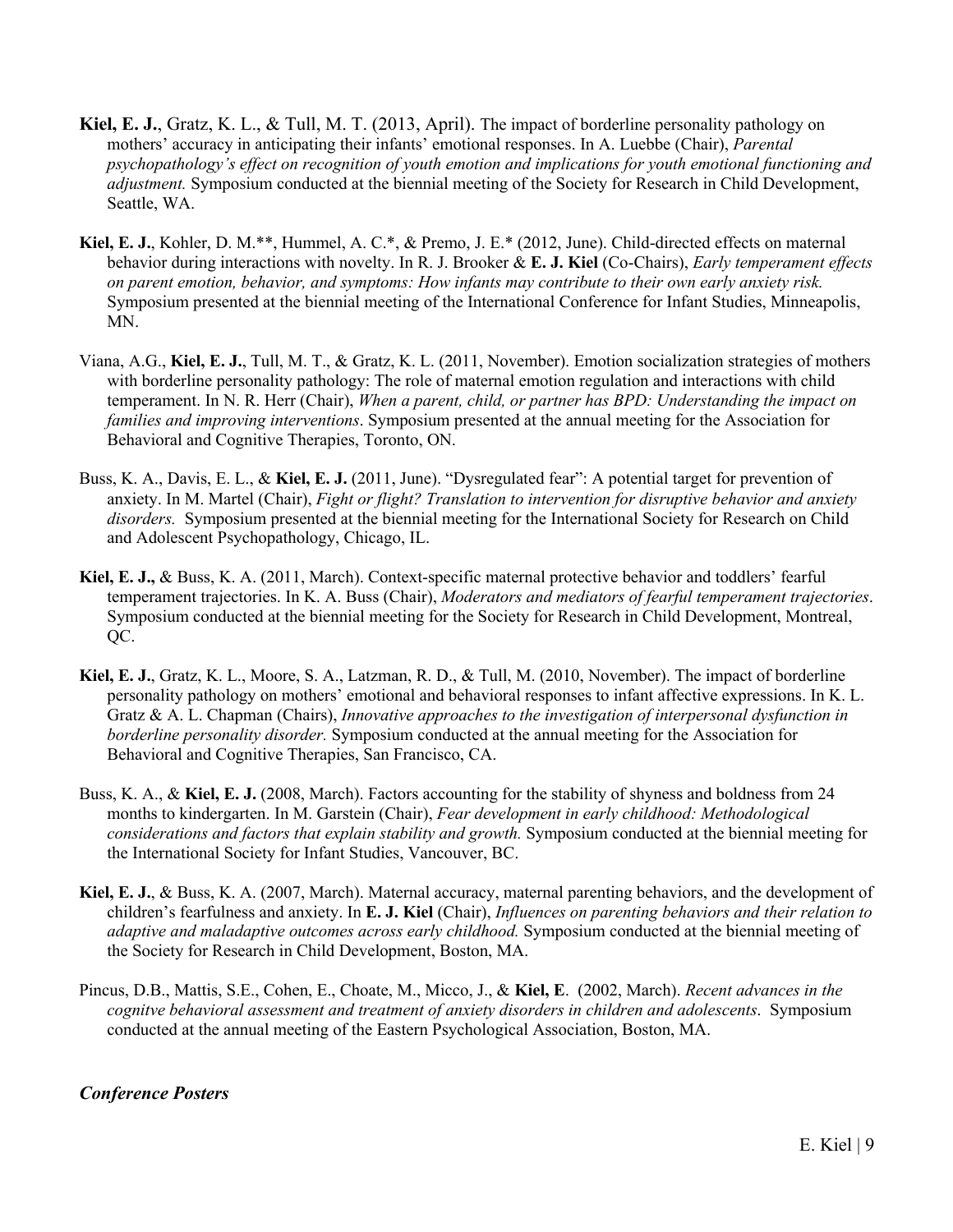- Kalomiris, A. E.\*, Thomas, R. D., & **Kiel, E. J.** (November, 2018). *Developmental trajectories of specific anxiety symptoms in early childhood relate to the error-related negativity in kindergarten.* Poster presented at the annual meeting of the Association for Behavioral and Cognitive Therapies, Washington, DC.
- Jones, L. B.\*, & **Kiel, E. J.** (November, 2018). *Maternal emotion regulation and child soothability as moderators for the relation between maternal borderline personality disorder and critical control.* Poster presented at the annual meeting of the Association for Behavioral and Cognitive Therapies, Washington, DC.
- Phelps, R. A.\*, & **Kiel, E. J.** (November, 2018). *Infant behavioral inhibition predicts toddler dysregulated fear through maternal protective parenting behaviors.* Poster presented at the annual meeting of the Association for Behavioral and Cognitive Therapies, Washington, DC.
- Price, N. N.\*, & **Kiel, E. J.** (November, 2018). *Maternal emotion dysregulation predicts child anxiety risk: Parallel mediation by worry socialization and moderation by child gender.* Poster presented at the annual meeting of the Association for Behavioral and Cognitive Therapies, Washington, DC.
- Risley, S. M.\*, & **Kiel, E. J.** (November, 2018). *Family accommodation moderates link between child temperament and generalized anxiety.* Poster presented at the annual meeting of the Association for Behavioral and Cognitive Therapies, Washington, DC.
- Kalomiris, A. E.\*, & **Kiel, E. J.** (July, 2018). *Mother-toddler cortisol synchrony longitudinally moderates risk for child internalizing symptoms.* Poster presented at the biennial meeting of the International Congress for Infant Studies, Philadelphia, PA.
- Phelps, R. A.\*, Jones, L. B.\*, & **Kiel, E. J.** (July, 2018). *The relation between maternal emotion regulation and maternal protective parenting behaviors is moderated by toddler temperament.* Poster presented at the biennial meeting of the International Congress for Infant Studies, Philadelphia, PA.
- Price, N. N.\*, & Risley, S. M., & **Kiel, E. J.** (July, 2018). *Parenting behaviors moderate the link between maternal emotion dysregulation and toddler anxiety symptomatology.* Poster presented at the biennial meeting of the International Congress for Infant Studies, Philadelphia, PA.
- Risley, S. M.\*, Phelps, R. A.\*, & **Kiel, E. J.** (July, 2018). *Maternal emotion regulation strategies moderate the relation between infant attachment and later child anxiety risk.* Poster presented at the biennial meeting of the International Congress for Infant Studies, Philadelphia, PA.
- Alexander, M.\*\*, & **Kiel, E. J.** (April, 2018). *Does cortisol reactivity moderate the relation between marital satisfaction and self-esteem?* Poster presented at the annual meeting of the Midwestern Psychological Association, Chicago, IL.
- Kalomiris, A. E.\*, & **Kiel, E. J.** (November, 2017). *Cortisol synchrony moderates the relation between overprotective parenting and future anxiety in toddlers.* Poster presented at the annual meeting of the Association for Behavioral and Cognitive Therapies, San Diego, CA.
- Kalomiris, A. E.\*, Risley, S. M., & **Kiel, E. J.** (November, 2017). *The role of parenting behaviors in the longitudinal development of perfectionism in temperamentally inhibited preschoolers.* Poster presented at the annual meeting of the Association for Behavioral and Cognitive Therapies, San Diego, CA.
- Phelps, R. A.\*, & **Kiel, E. J.** (November, 2017). *Influence of temperament on parenting behaviors: Dysregulated fear, maternal cortisol reactivity, and toddler gender.* Poster presented at the annual meeting of the Association for Behavioral and Cognitive Therapies, San Diego, CA.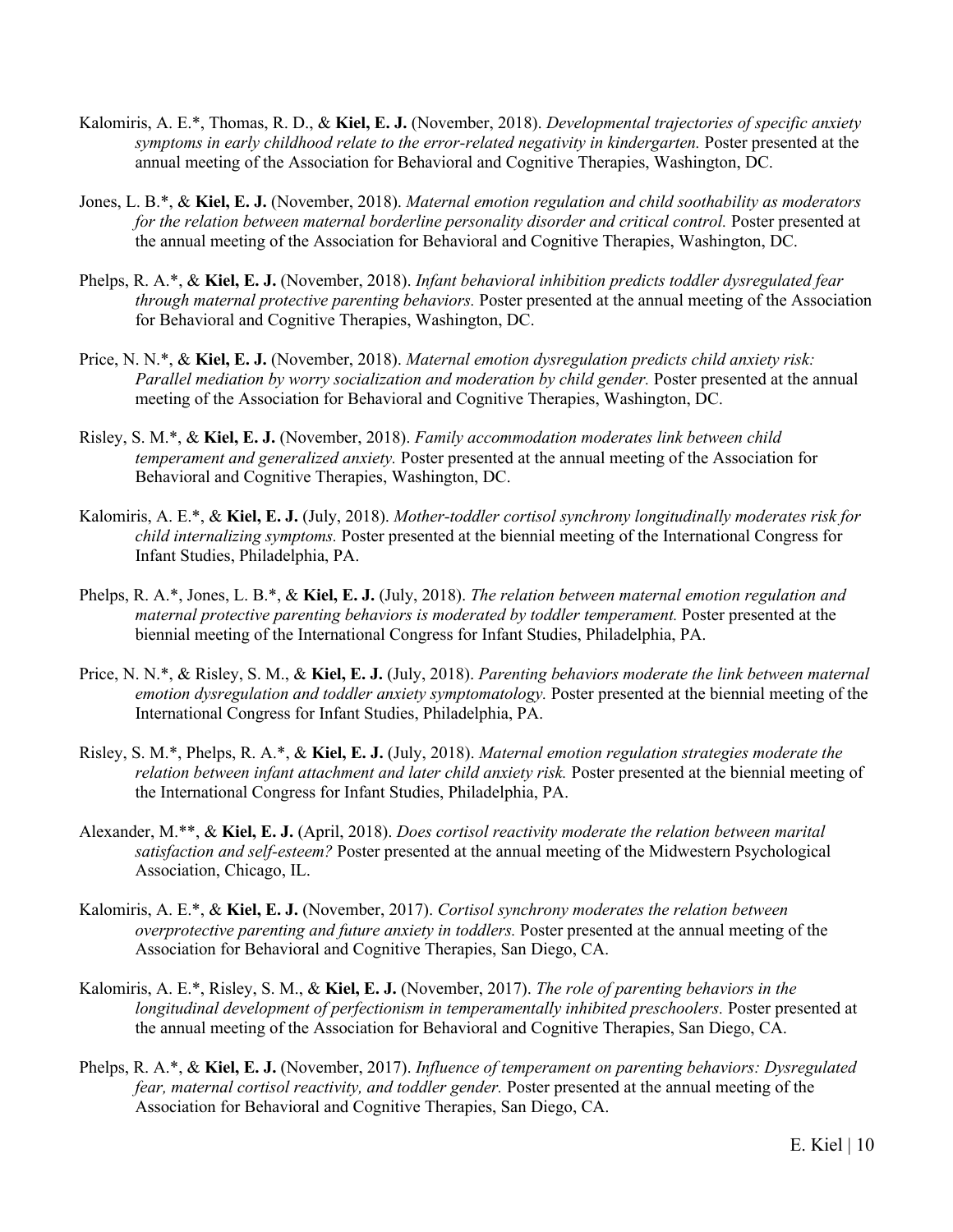- Wagers, K.\*, Kalomiris, A. E.\*, & **Kiel, E. J.** (November, 2017). *The relation between socioeconomic status and toddler empathy, as moderated by toddler cortisol reactivity.* Poster presented at the annual meeting of the Association for Behavioral and Cognitive Therapies, San Diego, CA.
- Hummel, A.\*, & **Kiel, E. J.** (April, 2017). *Technology use in families: Relations to parenting & children's socioemotional functioning.* Poster presented at the biennial meeting of the Society for Research in Child Development, Austin, TX.
- Perry, M. M.\*\*, & **Kiel, E. J.** (April, 2017). *Anxiety risk and self-conscious shyness in boys and girls.* Poster presented at the biennial meeting of the Society for Research in Child Development, Austin, TX.
- Phelps, R.\*, & **Kiel, E. J.** (April, 2017). *An investigation of transgenerational transference of anxiety risk: Cortisol reactivity, parenting behavior, and dysregulated fear.* Poster presented at the biennial meeting of the Society for Research in Child Development, Austin, TX.
- Wagers, K.\*, & **Kiel, E. J.** (April, 2017). *The development of empathy in toddlers: Influence of temperament and arousal.* Poster presented at the biennial meeting of the Society for Research in Child Development, Austin, TX.
- Phelps. R.\*, & **Kiel, E. J.** (October, 2016). *Maternal physiological processes predict parenting behavior: A moderation model.* Poster presented at the annual meeting of the Association for Behavioral and Cognitive Therapies, New York, NY.
- Wagers, K.\*, Premo, J. E.\*, & **Kiel, E. J.** (October, 2016). *Influence of maternal depression on parenting behaviors and child empathy development.* Poster presented at the annual meeting of the Association for Behavioral and Cognitive Therapies, New York, NY.
- Kalomiris, A. E.\*, Phelps. R.\*, & **Kiel, E. J.** (October, 2016). *Parenting, maternal depression, and childhood risk for anxiety: A moderating role of cortisol concentration.* Poster presented at the annual meeting of the Association for Behavioral and Cognitive Therapies, New York, NY.
- Premo, J. E.\*, Wagers, K. B.\*, & **Kiel, E. J.** (May, 2016). *Toddler distress as a predictor of empathy at 36 months: Moderation by maternal depressive symptoms and worry.* Poster presented at the biennial meeting of the International Congress on Infant Studies, New Orleans, LA.
- Hummel, A. C.\*, Kalomiris, A. E.\*, & **Kiel, E. J.** (November, 2015). *Maternal anxiety, parenting behavior, and child outcomes: The role of attention to threat.* Poster presented at the annual meeting of the Association for Behavioral and Cognitive Therapies, Chicago, IL.
- Kalomiris, A. E.\*, & **Kiel, E. J.** (November, 2015). *Parenting, toddler cortisol reactivity to fear, and future child anxiety problems.* Poster presented at the annual meeting of the Association for Behavioral and Cognitive Therapies, Chicago, IL.
- **Kiel, E. J.,** Wagers, K.\*, & Luebbe, A. M. (November, 2015). *Attitudes about parenting strategies for anxiety: Psychometric properties and initial validation of a new measure.* Poster presented at the annual meeting of the Association for Behavioral and Cognitive Therapies, Chicago, IL.
- Molitor, J. G.\*, & **Kiel, E. J.** (November, 2015). *Parental negative affect and parenting goals as sequential mediators of the relation between maternal internalizing symptoms and controlling parenting.* Poster presented at the annual meeting of the Association for Behavioral and Cognitive Therapies, Chicago, IL.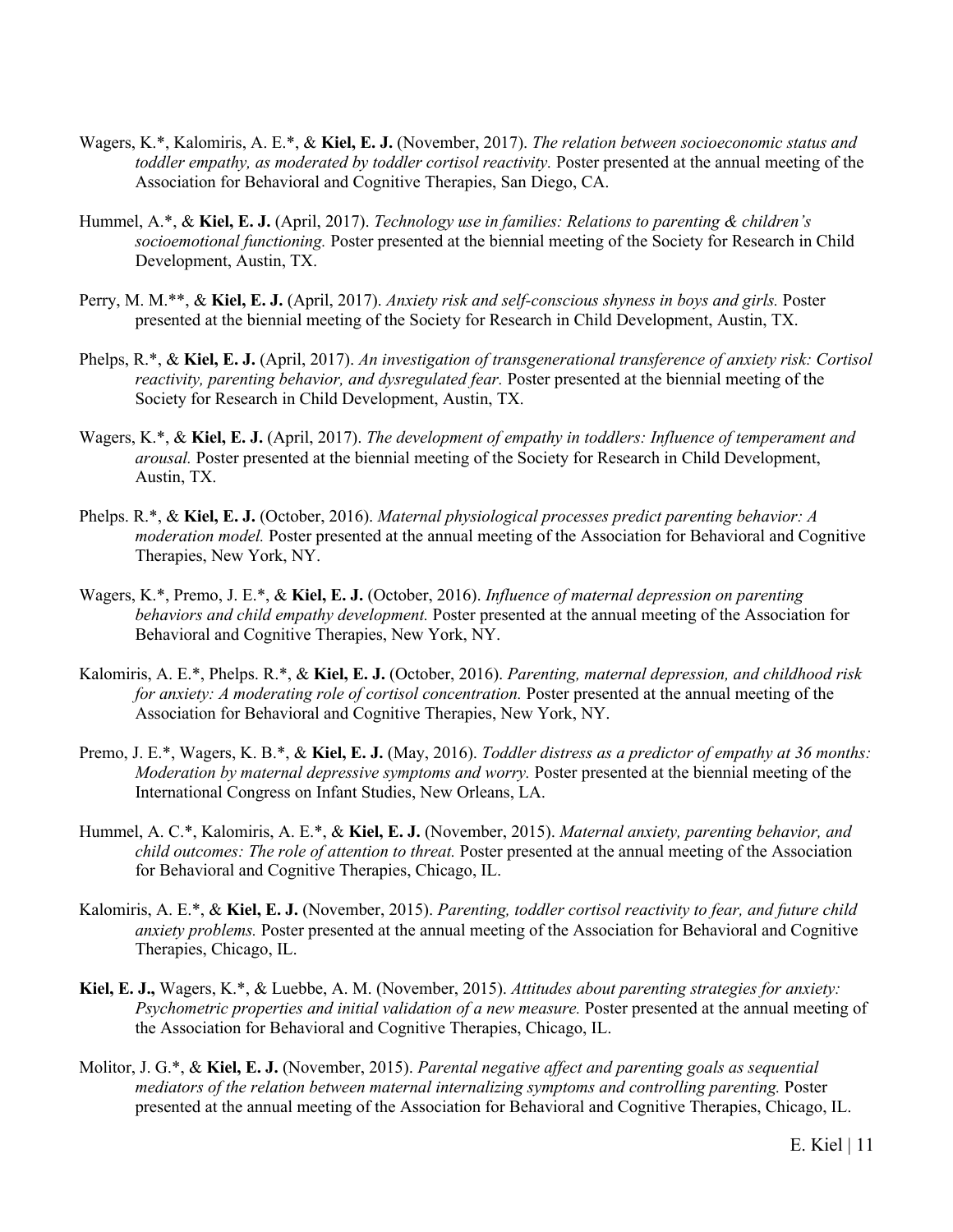- Premo, J. E.\*, & **Kiel, E. J.** (November, 2015). *Maternal explicit and implicit anxiety and dispositional withdrawal as predictors of anxiety in temperamentally fearful toddlers.* Poster presented at the annual meeting of the Association for Behavioral and Cognitive Therapies, Chicago, IL.
- Wagers, K.\*, & **Kiel, E. J.** (November, 2015). *Empathy development in toddlers: Influence of parenting behavior and child temperament.* Poster presented at the annual meeting of the Association for Behavioral and Cognitive Therapies, Chicago, IL.
- Gibler, R.\*\*, Kalomiris, A. E.\*, & **Kiel, E. J.** (March, 2015). *Paternal and maternal anxiety and parenting behavior in relation to child anxiety.* Poster presented at the biennial meeting of the Society for Research in Child Development, Philadelphia, PA.
- Frank Webb, A., Buss, K. A., & **Kiel, E. J.** (March, 2015). *Can parents and teachers accurately predict kindergarteners' social and emotional functioning?* Poster presented at the biennial meeting of the Society for Research in Child Development, Philadelphia, PA.
- Hummel, A.C.\*, Premo, J. E.\*, & **Kiel, E. J.** (March, 2015). *The role of toddlers' attention to threat and parenting behaviors in children's shyness development.* Poster presented at the biennial meeting of the Society for Research in Child Development, Philadelphia, PA.
- Kalomiris, A. E.,\* **Kiel, E. J.,** & Gibler, R.\*\* (March, 2015). *Variables that moderate attunement in HPA-axis reactivity in mother-child dyads.* Poster presented at the biennial meeting of the Society for Research in Child Development, Philadelphia, PA.
- Molitor, J. G., & Kiel, E. J. (March, 2015). *Parenting goals as mediators of the relation between parental emotions and parenting behaviors relevant for child anxiety.* Poster presented at the biennial meeting of the Society for Research in Child Development, Philadelphia, PA.
- Spangler, B. R., Green, J. H., **Kiel, E. J**., Luebbe, A. M., Raval, V. V., Flaspohler, P. D., & Harris, Y. R. (March, 2015). *Improving undergraduate student writing competencies in developmental psychology courses.*  Poster presented at the biennial meeting of the Society of Research in Child Development, Teaching Institute, Philadelphia, PA.
- Hummel, A. C.\*, & **Kiel, E. J.** (November, 2014). *The contribution of experiential avoidance in the parenting difficulties of depressed mothers.* Poster presented at the annual meeting of the Association for Behavioral and Cognitive Therapies, Philadelphia, PA.
- Kalomiris, A. E.\*, & **Kiel, E. J.** (November, 2014). *The novelty of first-time parenting: Influence on parenting experience, parenting behaviors, and child temperament.* Poster presented at the annual meeting of the Association for Behavioral and Cognitive Therapies, Philadelphia, PA.
- Premo, J. E.\*, & **Kiel, E. J.** (November, 2014). *Early toddler anxiety as a moderator of the relation between implicit and explicit anxiety and maternal behavior.* Poster presented at the annual meeting of the Association for Behavioral and Cognitive Therapies, Philadelphia, PA.
- Brooker, R. J., Buss, K. A., & **Kiel, E. J.** (July, 2014). *Social and nonsocial fear in late infancy is associated with childhood anxious behaviors: Moderation by infants' inhibitory control.* Poster presented at the biennial meeting of the International Conference on Infant Studies, Berlin, Germany.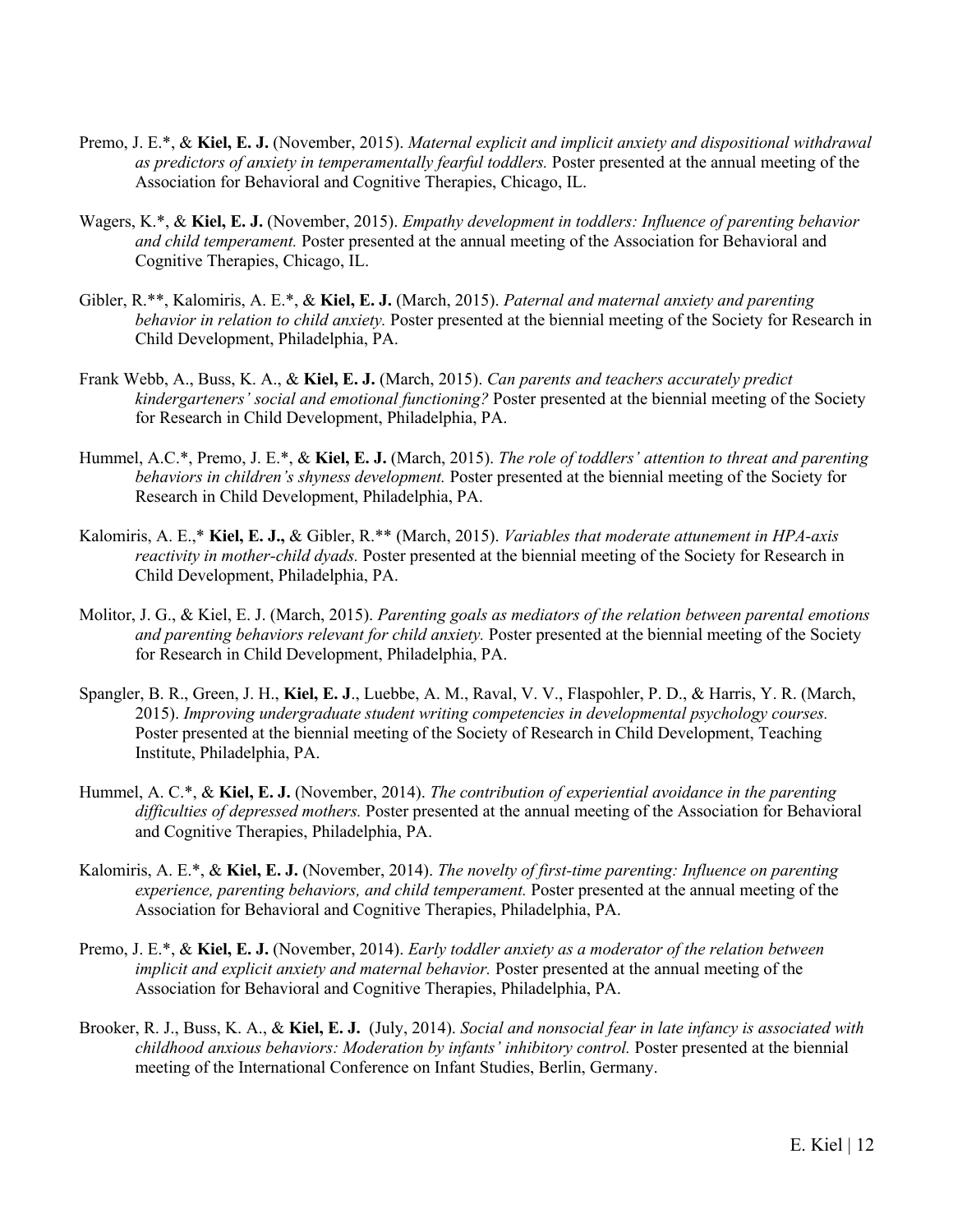- Spangler, B. R., & **Kiel, E. J.** (July, 2014). *The relation between maternal positive affect expression and infant social competence.* Poster presented at the biennial meeting of the International Conference on Infant Studies, Berlin, Germany.
- Collins, L.\*\*, **Kiel, E. J**., & Thomas, R. D. (May, 2014). *Maternal neurological and self-reported emotions in response to child fear*. Poster presented at the annual meeting of the Midwestern Psychological Association, Chicago, IL.
- Hummel, A.C.,\* & **Kiel, E.J.** (2013, November). *Factors influencing maternal behavioral flexibility: Maternal internalizing symptoms, child gender, and child temperament.* Poster presented at the annual conference for the Association for Behavioral and Cognitive Therapies, Nashville, TN.
- Molitor, J.,\* and **Kiel, E. J.** (2013, November). *The relation between maternal affect and expressivity across time as moderated by child temperament.* Poster presented at the annual conference for the Association for Behavioral and Cognitive Therapies, Nashville, TN.
- Premo, J.E.,\* and **Kiel, E.J.** (2013, November). *Identifying adaptive parenting behavior in relation to temperamental risk and early anxiety in young children.* Poster presented at the annual conference for the Association for Behavioral and Cognitive Therapies, Nashville, TN.
- Zvirblyte, S.\*\*, and **Kiel, E. J.** (2013, November). *The relation between mothers' and children's emotion regulation in anxiety-provoking situations*. Poster presented at the annual conference for the Association for Behavioral and Cognitive Therapies, Nashville, TN.
- Hummel, A.C.,\* & **Kiel, E.J.** (2013, April). *Moderators and mediators of the relation between maternal depressive symptoms and child internalizing outcomes.* Poster presented at the biennial conference for the Society for Research in Child Development, Seattle, WA.
- Premo, J.E.,\* and **Kiel, E.J.** (2013, April). *Toddler emotion regulation elicits later maternal emotion socialization: Gender and maternal internalizing symptoms as moderators.* Poster presented at the biennial conference for the Society for Research in Child Development, Seattle, WA.
- Molitor, J.,\* and **Kiel, E. J.** (2013, April). *Maternal affect and toddler temperament as moderators of the prediction of child anxiety from protective and intrusive parenting.* Poster presented at the biennial conference for the Society for Research in Child Development, Seattle, WA.
- Rulon, K.\*, Luebbe, A., **Kiel, E. J.,** Spangler, B. R., & Semlak, J. (2013, April). *Emotion regulation mediates the relation between parenting and depressive symptomatology in emerging adults.* Poster presented at the biennial conference for the Society for Research in Child Development, Seattle, WA.
- Spangler, B. R., **Kiel, E. J.**, Allbaugh, L.\*, Richard, J.\*\*, Heine, S.\*\*, Smith, M.\*\*, & Gray, M.\*\* (2013, April). *Small group discussions and undergraduate student associates: Do they make a difference in student outcomes in a large lecture class?* Poster presented at the biennial conference for the Society for Research in Child Development, Seattle, WA.
- Hummel, A.C.,\* & **Kiel, E.J.** (2012, November). *Child responses to behavior of mothers with elevated depressive symptoms.* Poster presented at the conference for the Association for Behavioral and Cognitive Therapies, National Harbor, MD.

Premo, J.E.,\* and **Kiel, E.J.** (2012, November). *Within-individual stability of maternal depressive symptoms as a*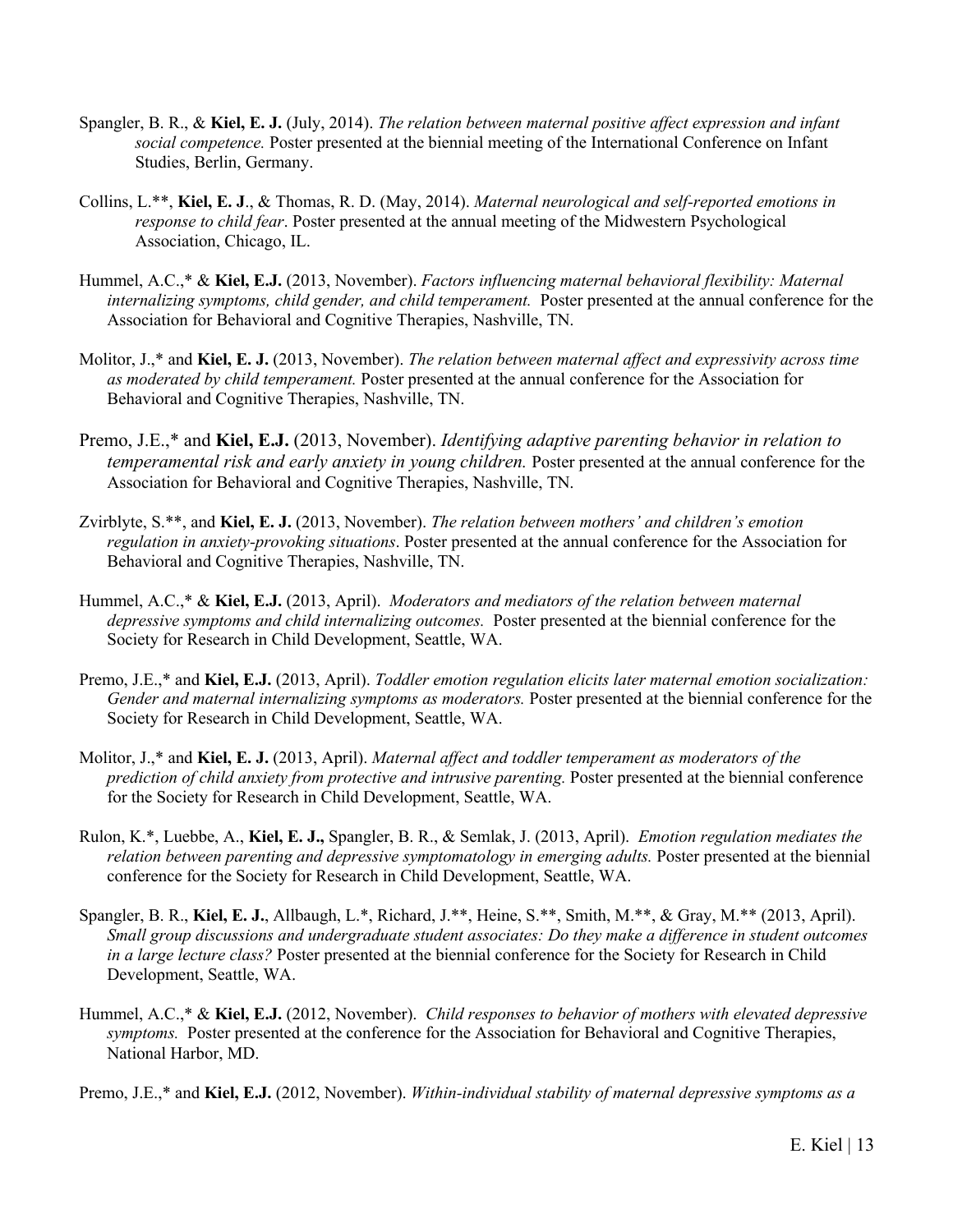*predictor of emotion socialization behaviors with their toddlers.* Poster presented at the annual meeting of the Association of Behavioral and Cognitive Therapies, National Harbor, MD.

- Hummel, A. C.,\* & **Kiel, E. J.** (2012, June). *Maternal depression, maternal behaviors, and child emotional development*. Poster presented at the biennial meeting of the International Conference on Infant Studies, Minneapolis, MN.
- Premo, J. E.\*, & **Kiel, E. J.** (2012, June). *Gender and maternal internalization: Informing the relation between emotion socialization and infant emotion regulation.* Poster presented at the biennial meeting of the International Conference on Infant Studies, Minneapolis, MN.
- Spangler, B. R., **Kiel, E. J.**, DeFranco, C., Santo, J. D., & Smith, B. A. (2011, March). *Understanding Piaget: Differences in student outcomes based on a topical versus chronological approach to instruction.* Poster presented at the biennial meeting of the Society for Research in Child Development, Montreal, QC.
- Elledge, L. C., Luebbe, A. M., **Kiel, E. J.**, Stoppelbein, L., Greening, L., & Dhossche, D. (2010, November). *Cortisol as a predictor of length of stay and dysregulated behavior among children admitted to acute psychiatric inpatient care.* Poster presented at the annual meeting of the Association for Behavioral and Cognitive Therapies, San Francisco, CA.
- Fulton, J. J., **Kiel, E. J.**, Gratz, K. L., & Tull, M. (2010, November). *Associations between parental overprotection, experiential avoidance, and anxiety.* Poster presented at the annual meeting of the Association for Behavioral and Cognitive Therapies, San Francisco, CA.
- **Kiel, E. J.,** & Buss, K. A. (2010, March). *Infants' coping resources, fearful temperament, and cortisol reactivity: Investigation of bidirectional effects*. Poster presented at the biennial International Conference on Infant Studies, Baltimore, MD.
- **Kiel, E. J.,** Gratz, K. L., Moore, S. A., Latzman, R. D., & Tull, M. T. (2010, March). *Maternal emotion characteristics and the relation between infant inhibited temperament and parenting behavior.* Poster presented at the biennial International Conference on Infant Studies, Baltimore, MD.
- Davis, E. L., Buss, K. A., & **Kiel, E. J**. (2010, March). *Toddler home cortisol predicts adaptive and maladaptive approach behaviors in preschool and kindergarten.* Poster presented at the biennial International Conference on Infant Studies, Baltimore, MD.
- **Kiel, E. J.**, & Buss, K. A. (2009, November). *Kindergarteners' self-reports of shyness: When do they relate to socially anxious behavior?* Poster presented at the annual meeting of the Association for Behavioral and Cognitive Therapies, New York, NY.
- Luebbe, A. M., **Kiel, E. J.**, & Buss, K. A. (2009, November). *Investigation of longitudinal reciprocal relations of parent emotion socialization and internalizing behaviors in young children.* Poster presented at the annual meeting of the Association for Behavioral and Cognitive Therapies, New York, NY.
- **Kiel, E. J.**, Buss, K. A., & Robinson, E. R. (2009, April). *Maternal accuracy and protective parenting in the development from early fearful temperament to anxiety in kindergarten*. Poster presented at the biennial meeting of the Society for Research in Child Development, Denver, CO.
- **Kiel, E. J.**, Buss, K. A., & Robinson, E. R. (2009, April). *Maternal accuracy and other characteristics moderate the relation between toddler fearful temperament and maternal behavior.* Poster presented at the biennial meeting of the Society for Research in Child Development, Denver, CO.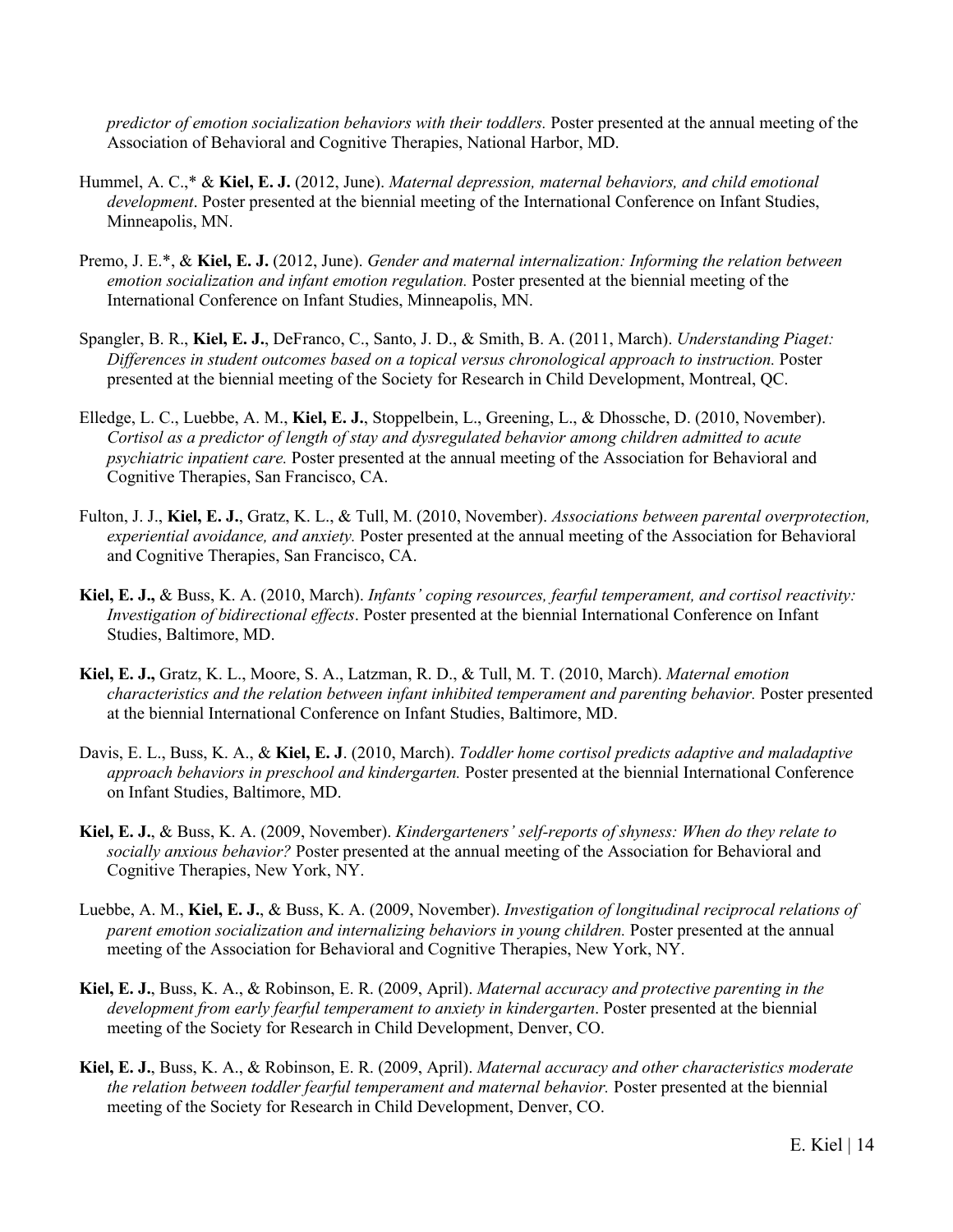- Brooker, R. J., **Kiel, E. J.**, Buss, K. A., & Bailey, L. E. (2009, April). *The roles of attachment and emotion regulation in socioemotional adjustment.* Poster presented at the biennial meeting of the Society for Research in Child Development, Denver, CO.
- Hartz, K A., Dollar, J. M., Dribin, A. E., Brooker, R. J., **Kiel, E. J.**, & Buss, K. A. (2009, April). *Relations among child temperament, group play behavior, and problem behaviors: The influence of play group characteristics.*  Poster presented at the biennial meeting of the Society for Research in Child Development, Denver, CO.
- Hutt, R. L., Buss, K. A., & **Kiel, E. J.** (2009, April). *Moms matter: The relation among maternal protective behavior, toddler sadness, and changes in cortisol to novel contexts.* Poster presented at the biennial meeting of the Society for Research in Child Development, Denver, CO.
- Luebbe, A. M., **Kiel, E. J.**, & Buss, K. A. (2008, November). *Relations of parental emotion socialization, emotional expressions, and internalizing behaviors in toddlers: Are there gender-specific pathways?* Poster presented at the annual meeting of the Association for Behavioral and Cognitive Therapies, Orlando, FL.
- **Kiel, E. J.**, & Buss, K. A. (2008, March). *Maternal depressive and anxious feelings, accuracy in predicting their toddlers inhibited behavior, and parenting practices.* Poster presented at the biennial meeting of the International Society for Infant Studies, Vancouver, BC.
- Brooker, R. J., **Kiel, E. J.,** & Buss, K. A. (2008, March). *Mothers' emotional talk influences infants' attention to fearful stimuli.* Poster presented at the biennial meeting of the International Society for Infant Studies, Vancouver, BC.
- Brooker, R. J., Buss, K. A., **Kiel, E. J.**, & Bailey. L. (2008, March). *The interplay of distress, emotion regulation strategies, and attachment security.* Poster presented at the biennial meeting of the International Society for Infant Studies, Vancouver, BC.
- Robinson, E. R., **Kiel, E. J.,** & Buss, K. A. (2008, March).*Toddler inhibited control, emotion, and response to novelty in the risk for externalizing problems.* Poster presented at the biennial meeting of the International Society for Infant Studies, Vancouver, BC.
- Hughes, A. A., **Kiel, E.**, & Buss, K. A. (2008, March). *Maternal modeling of an anxious cognitive style and child distress behavior to threat.* Poster presented at the annual meeting for the Anxiety Disorders Association of America, Savannah, GA.
- **Kiel, E. J.**, & Buss, K. A. (2007, November). *Attention control in toddlers and anxiety outcomes across early childhood*. Poster presented at the annual meeting of the Association for Behavioral and Cognitive Therapies, Philadelphia, PA.
- **Kiel, E. J.**, Geary, C., & Buss, K. A. (2007, March). *Dynamics of toddlers' fear expressions and caregivers' protective and intrusive behaviors.* Poster presented at the biennial meeting of the Society for Research in Child Development, Boston, MA.
- **Kiel, E. J.**, & Buss, K. (2006, November). *Maternal accuracy and behavior in relation to children's anxiety.* Poster presented at the annual meeting of the Association for Behavioral and Cognitive Therapies, Chicago, IL.
- **Kiel, E. J**., & Buss, K. (2005, November). *Maternal awareness as a predictor of young children's anxiety.* Poster presented at the annual meeting of the Association for the Advancement of Behavior Therapy, Washington, D.C.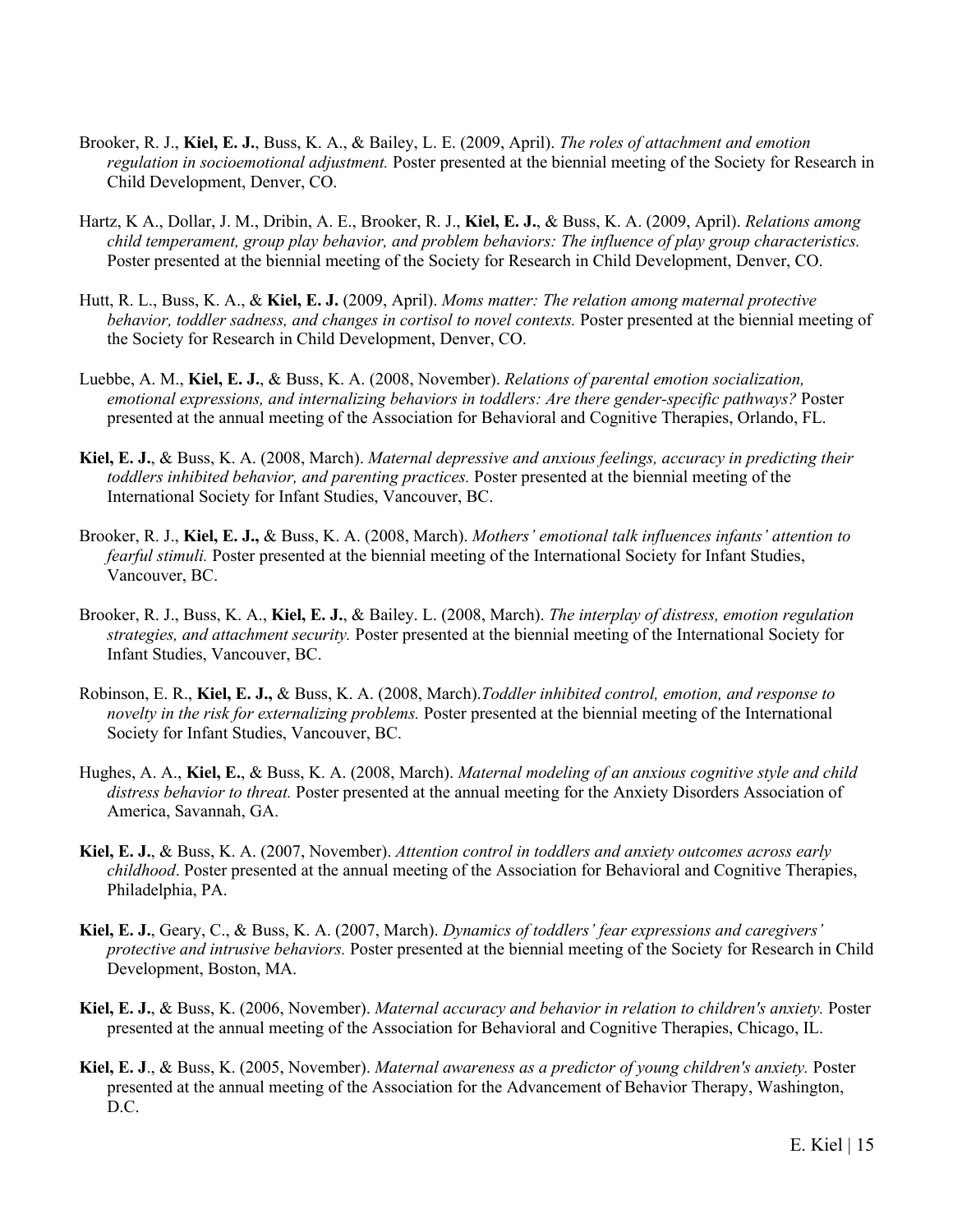- **Kiel, E. J.,** & Buss, K. (2005, April). *Maternal awareness of toddlers' behaviors in fear contexts and toddler behavioral inhibition.* Poster presented at the biennial meeting of the Society for Research in Child Development, Atlanta, GA.
- Buss, K. A., **Kiel, E. J**., Williams, N. A., & Leuty, M. (2005, April). *Using context to identify toddlers with dysregulated fear responses*. Poster presented at the biennial meeting of the Society for Research in Child Development, Atlanta, GA.
- **Kiel, E. J**., Williams, N. A., & Buss, K. A. (2004, November). *Identification of emotional risk factors for toddler social-emotional adjustment.* Poster presented at the annual meeting of the Association for the Advancement of Behavior Therapy, New Orleans, LA.
- **Kiel, E. J.**, & Buss, K. A. (2004, May). *Maternal characteristics and children's behavioral inhibition*. Poster presented at the biennial meeting of the International Society for Infant Studies, Chicago, IL.
- **Kiel, E.J.,** Buss, K.A., & Bell-Dolan, D. (2003, November). *Parents' predictions of their toddlers' behavioral inhibition*. Poster presented at the annual meeting of the Association for the Advancement of Behavior Therapy, Boston, MA.
- Buss, K. A., & **Kiel, E.** (2003, April). *Revisiting the function of sadness facial expressions during bouts of distress.* Poster presented at the biennial meeting of the Society for Research in Child Development, Tampa, FL.
- Landon, T.M., Choate, M.L., **Kiel, E.,** & Mattis, S.E. (2002, November). *The relationship between subjective ratings and a physiological index of anxiety in adolescents with panic disorder.* Poster presented at the annual meeting of Association for the Advancement of Behavior Therapy, Reno, NV.

#### *Invited Presentations*

- "Emotion Processes, Parenting, and Early Risk for Childhood Anxiety Problems" (March, 2018). Presented to the Department of Psychology, University of Toledo, Toledo, OH.
- "Emotion Processes, Parent-Child Interactions, and Children's Anxiety Development" (January, 2018). Presented to the Department of Psychology, Christ University, Bangalore, India.
- "The Development of Anxious Children" (2015). Presented to Miami University alumni on Alumni Weekend, Oxford, OH.
- "Temperament" (2014). Presented to parents of children enrolled at Mini University Child Development Center, Oxford, OH.
- "Parenting Strategies and Child Development" (2012). Presented to parents of children enrolled at Mini University Child Development Center, Oxford, OH.
- "Anxiety: What It Looks Like and What We Can Do About It" (2010). Presented as in-service training to therapists and social workers at Mississippi Children's Home Services, Jackson, MS.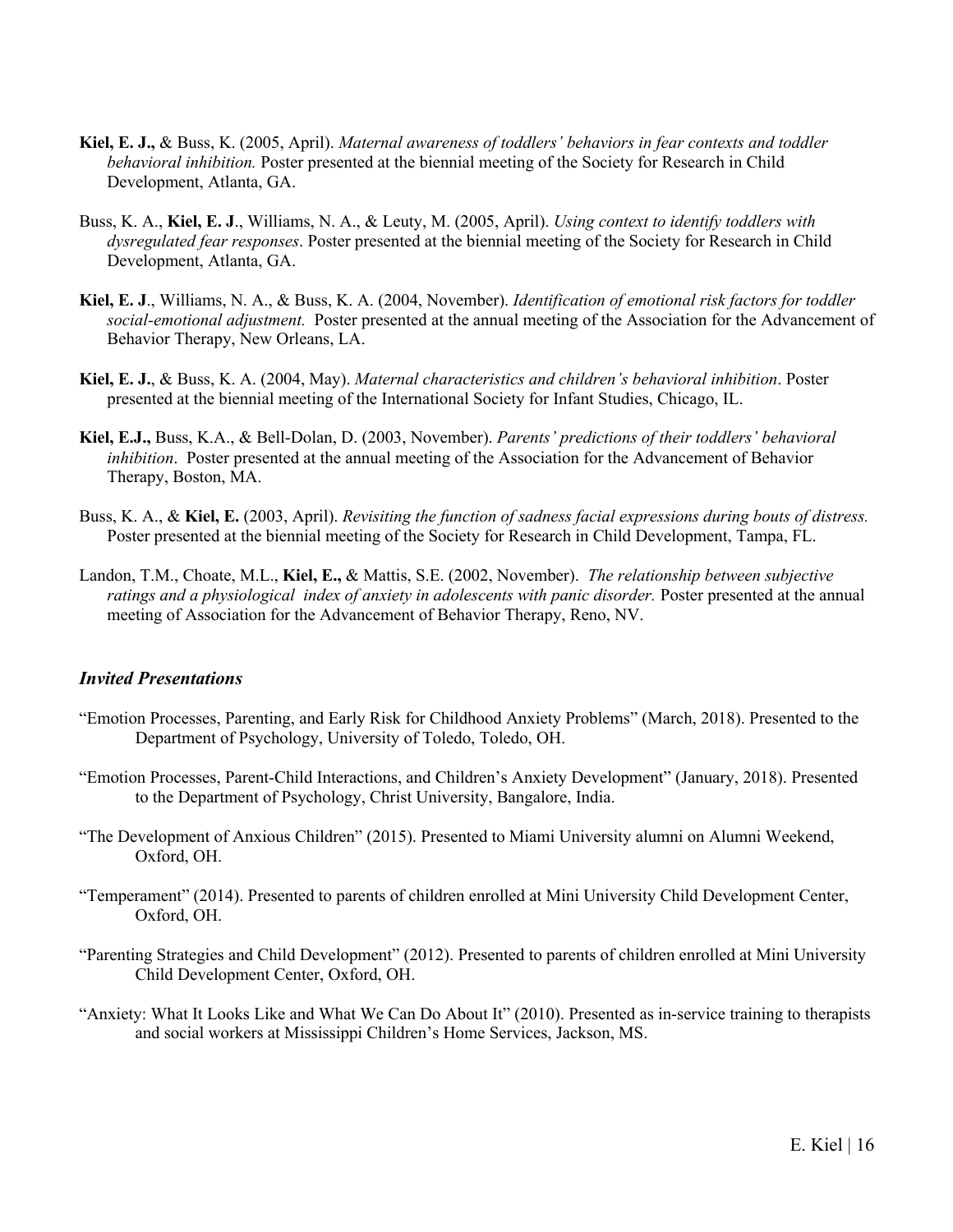"Emotion Processes, Parenting, and Early Risk for Childhood Anxiety Problems" (2010). Presented to Grand Rounds of the Department of Psychiatry and Human Behavior, University of Mississippi Medical Center, Jackson, MS.

"Behavior Management and Discipline Skills for Childcare Providers" (2005, 2006). Presented as a training workshop to YMCA Camp MUDD counselors at the University of Missouri

"Balancing Work and Family" (2004). Presented as in-service training to Hallsville, MO school district teachers.

# **STUDENT RESEARCH AND AWARD MENTORING**

# *Graduate Students*

**Master's Thesis**, Miami University Natalee Price (2017-present) Lauren Jones (2017-present) Sydney Risley (2016-present) Randi Phelps (2015-2017) Keshia Wagers (2014-2016) Anne Kalomiris (2013-2014) Julie Premo (2011-2013) Alexandra Hummel (2011-2013)

**Dissertation,** Miami University

Keshia Wagers (2018-present) Anne Kalomiris (2016-present) Joseph Molitor (2015-2016) Alexandra Hummel (2014-2016) Julie Premo (2014-2016)

#### **Graduate Achievement Award**, Miami University

Anne Kalomiris (2016) Alexandra Hummel (2014) Julie Premo (2014)

#### **NIH F31 National Research Service Award (NRSA) Application**

Anne Kalomiris (2016; impact score 28); resubmitted (2017; impact score 16; funded) Julie Premo (2014; unfunded); resubmitted (2015; unfunded) Alexandra Hummel (2014; unfunded)

#### *Undergraduate Students*

**Honors Thesis**, Miami University Mackenzie Cannon (2018- ) Ana Kleihege (2018) Jenny Kling (2018- ) Sarah Robison (2018) Emily Roemhild (2017) Maya Alexander (2017- 2018) Bree Maag (2017 - 2018)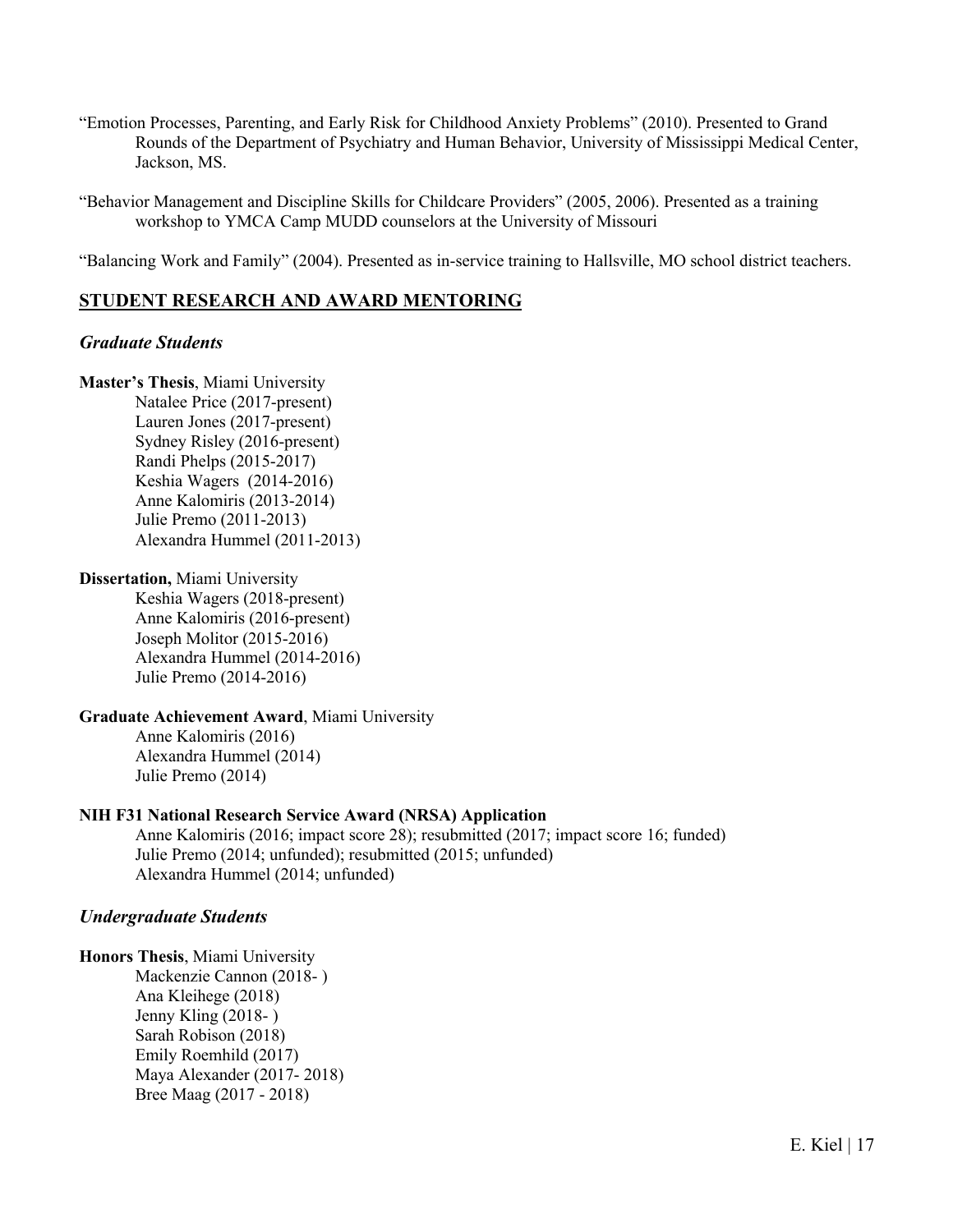Mikaela Haney (2017 - 2018) Tracey Moulton (2016-2017) Megan Perry (2016-2017) Sarah Aurand (2015-2016) Erin Davis (2015-2016) Robert Gibler (2014-2015) Leanna McConnell (2014-2015) Taylor White (2014-2015) Megan Schaefer (2013-2014) Lindsey Collins (2013-2014) Elizabeth Balazsy (2012-2013) Silvija Zvirblyte (2012-2015) Danielle Kohler (2011)

#### **Doctoral-Undergraduate Opportunity Scholarship**, Miami University

Sammie Miller (undergraduate) & Randi Phelps (graduate) (2019) Bree Maag (undergraduate) & Randi Phelps (graduate) (2018) Katherine Byrket (undergraduate) & Anne Kalomiris (graduate) (2016) Noelia Polanco (undergraduate) & Alexandra Hummel (graduate) (2015)

#### **Undergraduate Summer Scholars Award,** Miami University

Sarah Robison (2018) Emily Roemhild (2017) Erin Davis (2015) Lindsey Collins (2013) Silvija Zvirblyte (2012)

**Undergraduate Research Award**, Miami University Silvija Zvirblyte (2013)

**Dean's Scholar Award,** Miami University Megan Perry (2016) Elizabeth Balazsy (2013) Silvija Zvirblyte (2012)

**Independent Project**, University of Missouri-Columbia Emily R. Robinson (2007-2008)

**Honors Thesis**, University of Missouri-Columbia Corie Geary (2006-2007)

#### **TEACHING EXPERIENCE**

#### *Graduate Courses*

# **Clinical Practicum: Child/Adolescent Therapy**

Miami University (Spring, 2018) Role: Instructor/Clinical Supervisor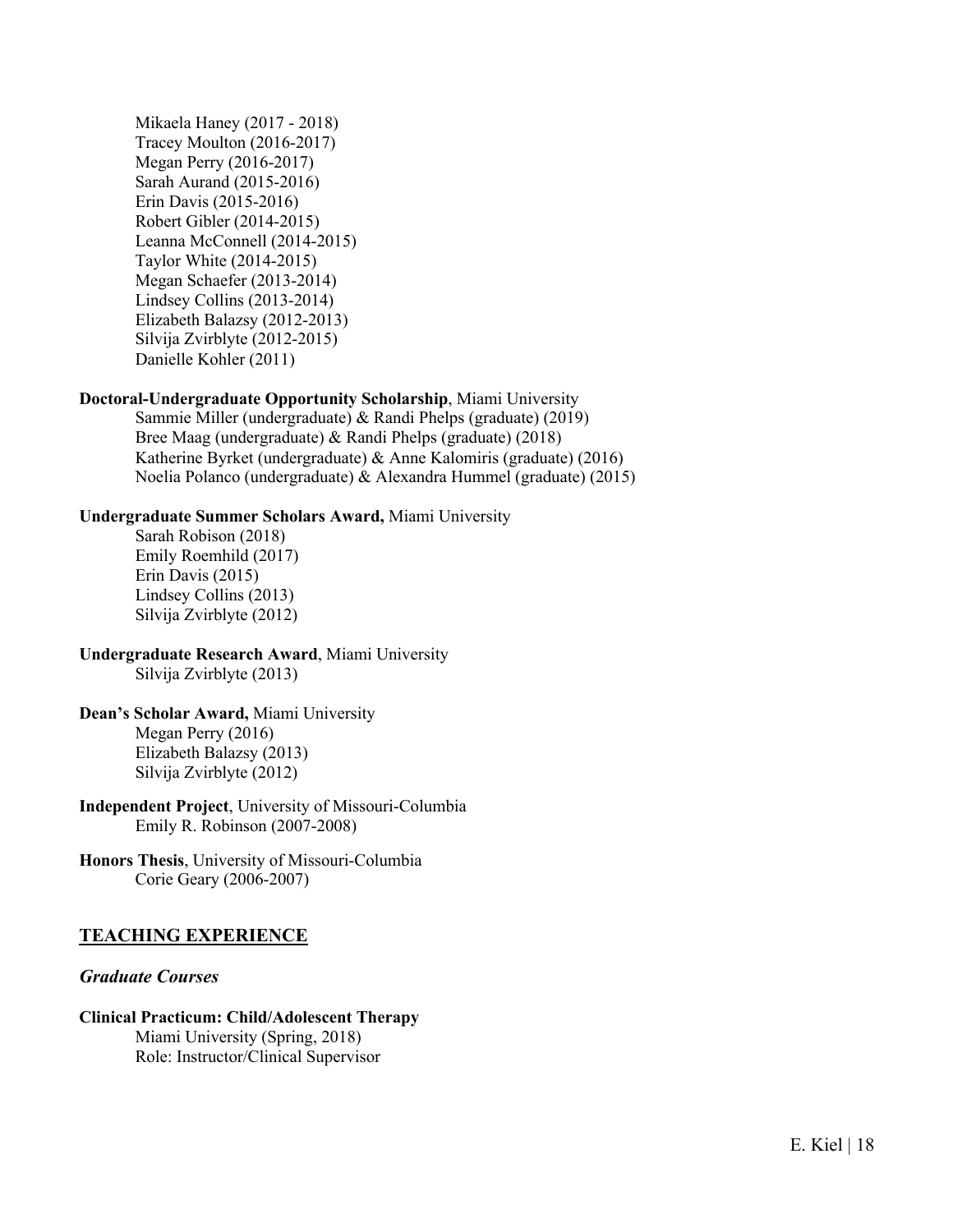#### **Statistics and Methods I**

Miami University (Fall, 2015; Fall, 2016; Fall, 2017; Fall, 2018) *Role*: Instructor

#### **Advanced Regression and Multilevel Modeling**

Miami University (Fall, 2013; Spring, 2015; Spring 2017) *Role*: Instructor

#### **Clinical Practicum: Treatment of Anxiety and Related Problems in Children, Adolescents, and Adults**

Miami University (Fall, 2012) *Role*: Instructor/Clinical Supervisor

#### **Clinical Seminar: Developmental Psychopathology**

Miami University (Fall, 2011) *Role*: Instructor **Clinical Seminar: Emotion and Emotion Regulation** Miami University (Spring, 2011)

*Role*: Instructor

#### **General Linear Models I (Regression)**

University of Missouri-Columbia (Spring, 2005) *Role:* Teaching Assistant

#### **General Linear Models II (ANOVA)**

University of Missouri-Columbia (Fall, 2004) *Role:* Teaching Assistant

#### *Undergraduate Courses*

**Developmental Seminar: The Developmental Psychology of Harry Potter** Miami University (Fall, 2015; Spring 2017)

#### **Developmental Seminar: The Psychology of Parenting**

Miami University (Spring, 2012; Spring 2013) *Role*: Instructor

# **Developmental Psychology, Honors**

Miami University (Spring, 2011) *Role*: Instructor

#### **Developmental Psychology**

Miami University (Fall, 2010; Spring, 2011; Fall, 2013) *Role*: Instructor

#### **Child Psychopathology and Developmental Disabilities**

Miami University (Fall, 2010; Spring 2012; Spring 2013; Fall, 2014; Spring, 2015; Spring, 2016) *Role*: Instructor

#### **Child Psychology**

University of Missouri-Columbia (Winter, 2005) *Role*: Teaching Assistant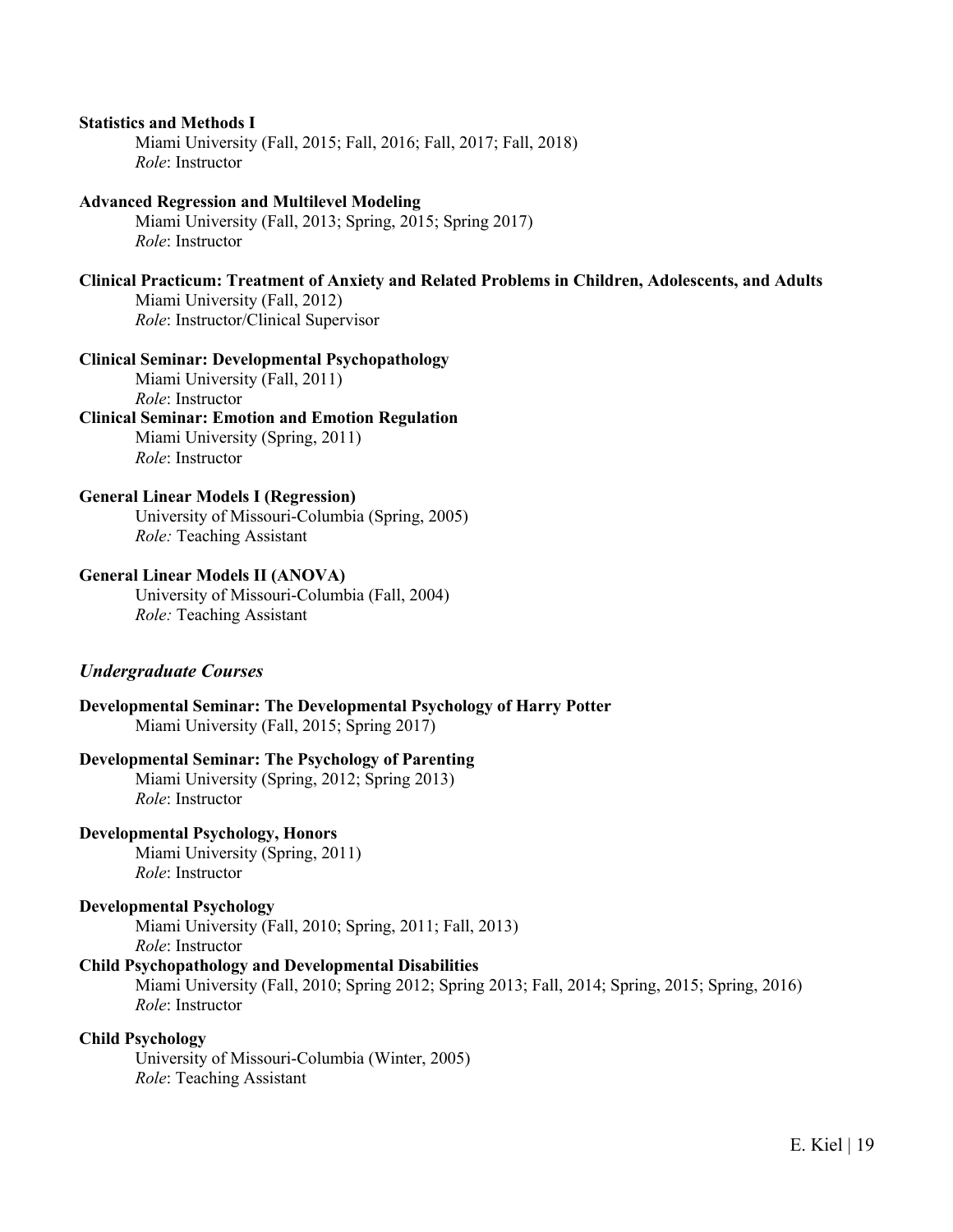# **PROFESSIONAL ASSOCIATIONS**

Center for Human Development, Learning, and Technology (Miami University) American Psychological Association Association for Behavioral and Cognitive Therapies International Society for Infant Studies Society of Clinical Child and Adolescent Psychology (APA, Division 53) Society of Clinical Psychology (APA, Division 12) Society for Research in Child Development

# **SERVICE ACTIVITIES**

#### *Miami University*

| 2018          | Chair, Graduate Council Petitions subcommittee         |
|---------------|--------------------------------------------------------|
| $2017 - 2018$ | Member, Graduate Council Petitions subcommittee        |
| 2018          | Program Review Committee (Speech Pathology department) |
|               | 2016 – present Member, Institutional Review Board      |

#### *Miami University Department of Psychology*

|                  | 2018 – present Graduate Awards Committee                                                     |
|------------------|----------------------------------------------------------------------------------------------|
|                  | 2016 – present Department of Psychology Chair Search Committee                               |
|                  | 2016 – 2018 Chair, Departmental Review Board, subcommittee of the Institutional Review Board |
|                  | 2016 – present Member, Institutional Review Board                                            |
| 2016             | Interim Graduate Coordinator                                                                 |
| $2015 - 2016$    | Graduate Awards Committee                                                                    |
| $2015 - 2016$    | <b>Behavioral Neuroscience Faculty Search Committee</b>                                      |
| $2014 - 2015$    | Behavioral Neuroscience Faculty Search Committee                                             |
| $2012 - 2013$    | Department Steering Committee (elected member)                                               |
| 2012 - 2018      | New Majors Advisor                                                                           |
| $2012 - 2016$    | Pre-Clinical Advisor, Center for Psychological Inquiry                                       |
| $2011$ – present | Departmental Review Board reviewer                                                           |

#### *Professional Service*

- 2017, 2018 Ad-hoc reviewer, National Science Foundation, Developmental Science program
- 2017-present Consulting Editor, *Psychological Assessment*
- 2016-present Consulting Editor, *Developmental Psychology*
- 2016-present Member, Program Committee, Midwestern Psychological Association
- 2015, 2017 Reviewer: Emotion Development Panel, International Conference for Infant Studies
- 2016, 2018 Reviewer: Social, Emotional, and Personality Panel; Society for Research in Child Development
- 2014-2017 Member, Program Committee, Association for Behavioral and Cognitive Therapies
- 2012-present Member, Research Facilitation Committee, Association for Behavioral and Cognitive Therapies
- 2004-present Ad-hoc reviewer:

*Child Development Child Psychiatry and Human Development Cognitive Therapy and Research Developmental Psychobiology Developmental Psychology*